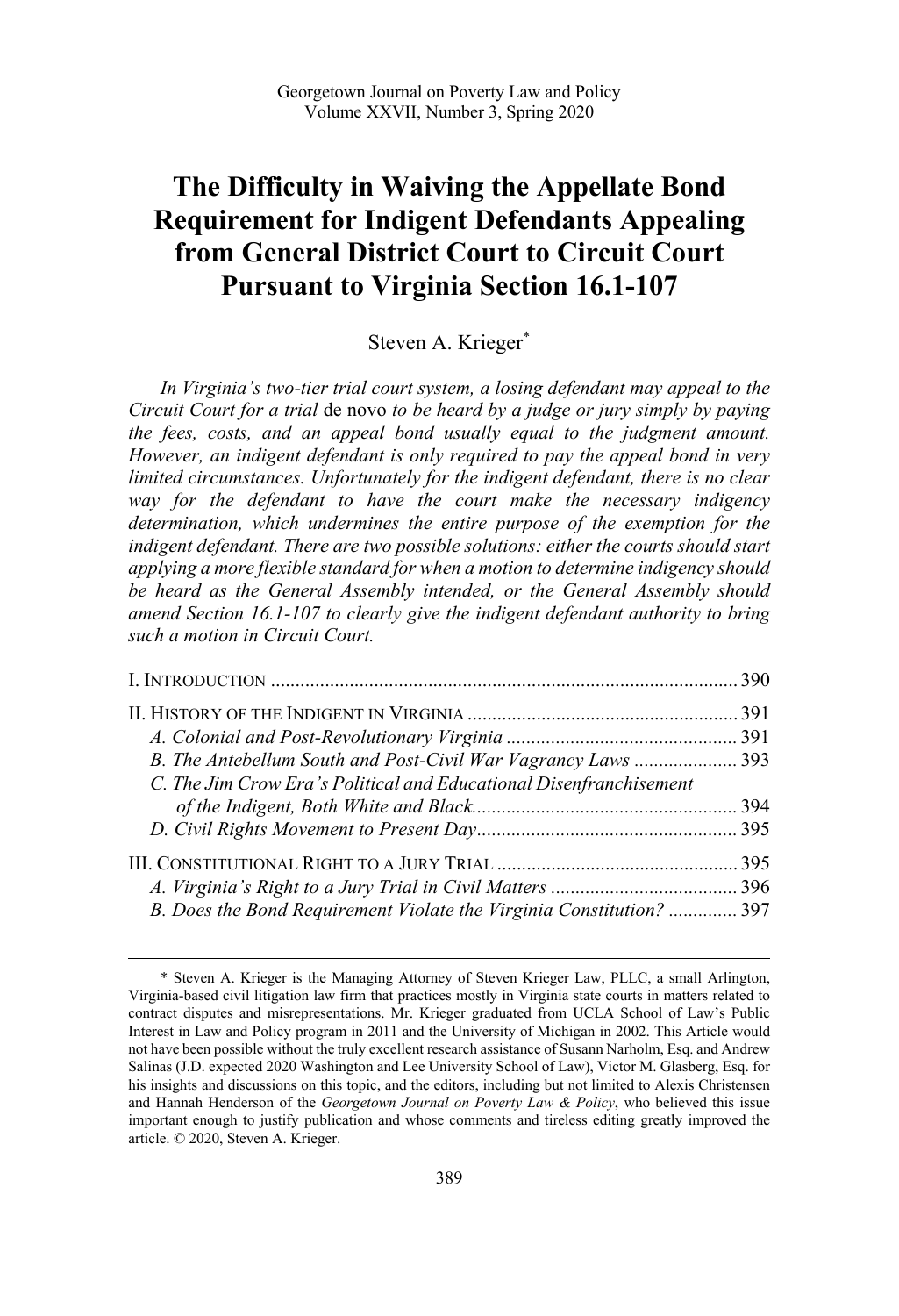<span id="page-1-0"></span>

| A. When Does the Indigency Determination Need to be Made? 397                                                                    |  |
|----------------------------------------------------------------------------------------------------------------------------------|--|
| B. How does Virginia Define an "Indigent" Defendant? 401                                                                         |  |
| V. CURRENT BEST PRACTICE FOR LITIGATORS: FILING A POST-JUDGMENT<br>"MOTION TO DETERMINE INDIGENCY" IN GENERAL DISTRICT COURT 404 |  |
| VI. ADDING NINE WORDS TO SECTION 16.1-107(B) WOULD ALLEVIATE                                                                     |  |
|                                                                                                                                  |  |

#### I. INTRODUCTION

One of the unique legal features in Virginia is the two-tier trial court system, which provides both parties with a right to a *de novo* appeal from General District Court to Circuit Court.<sup>1</sup> The *de novo* appeal allows an unsuccessful defendant to have the case litigated again in Circuit Court, as if the case never occurred in General District Court. Additionally, the *de novo* appeal allows the case to be heard before a judge or jury, as jury trials are not conducted in General District Court.<sup>2</sup> However, to discourage unsuccessful defendants from abusing the system, Virginia Code Section 16.1-107 requires the defendant to post a bond to perfect the appeal, as bonds are "designed to protect the judgment rights of successful litigants."<sup>3</sup> In other words, this ensures that the plaintiff is able to collecting upon a judgment should the plaintiff prevail again in Circuit Court.<sup>4</sup> But, what if the defendant is indigent and cannot afford the appeal bond? Are jury trials only for the defendants that have the financial resources to post the appeal bond?

If you are a litigator in Virginia, eventually you will be approached by a defendant who unsuccessfully represented himself in General District Court and wants to appeal to Circuit Court. The defendant may even have filed the notice of appeal before approaching you.<sup>5</sup> One of the first questions you may ask is: "Did you pay the appeal bond?"<sup>6</sup> However, if the defendant is indigent and cannot afford the appeal bond, which is why the defendant was *pro se* to begin with, and the defendant wants a jury trial in Circuit Court to hear the appeal, then the indigent defendant must have the court make an indigency determination to waive the bond requirement. Unfortunately, there is no clear explanation in the Virginia Code for how an indigent defendant obtains this determination.

 <sup>1.</sup> *See* VA. CODE ANN. § 16.1-106 (2019).

<sup>2.</sup> *Id*. ("Such appeal shall be to a court of record having jurisdiction within the territory of the court from which the appeal is taken and shall be heard de novo.").

<sup>3.</sup> Greer v. Dillard, 193 S.E.2d 668, 670 (Va. 1973).

<sup>4.</sup> Tauber v. Commonwealth *ex rel.* Kilgore, 562 S.E.2d 118, 132 (Va. 2002) ("The purpose of the statute is to secure payment of the full judgment amount . . . A lesser [bond] amount would undermine the security of the judgment to which a prevailing party is entitled in the event that an appellant does not succeed on appeal."); Mahoney v. Mahoney, 537 S.E.2d 626, 628 (Va. 2000) ("An appeal bond provides assurances that any judgment that may be rendered on appeal, if perfected, will be satisfied.").

<sup>5.</sup> *See* COMMONWEALTH OF VA., FORM DC-475 NOTICE OF APPEAL-CIVIL (2011).

<sup>6.</sup> *See* COMMONWEALTH OF VA., FORM DC-460 CIVIL APPEAL BOND (2011).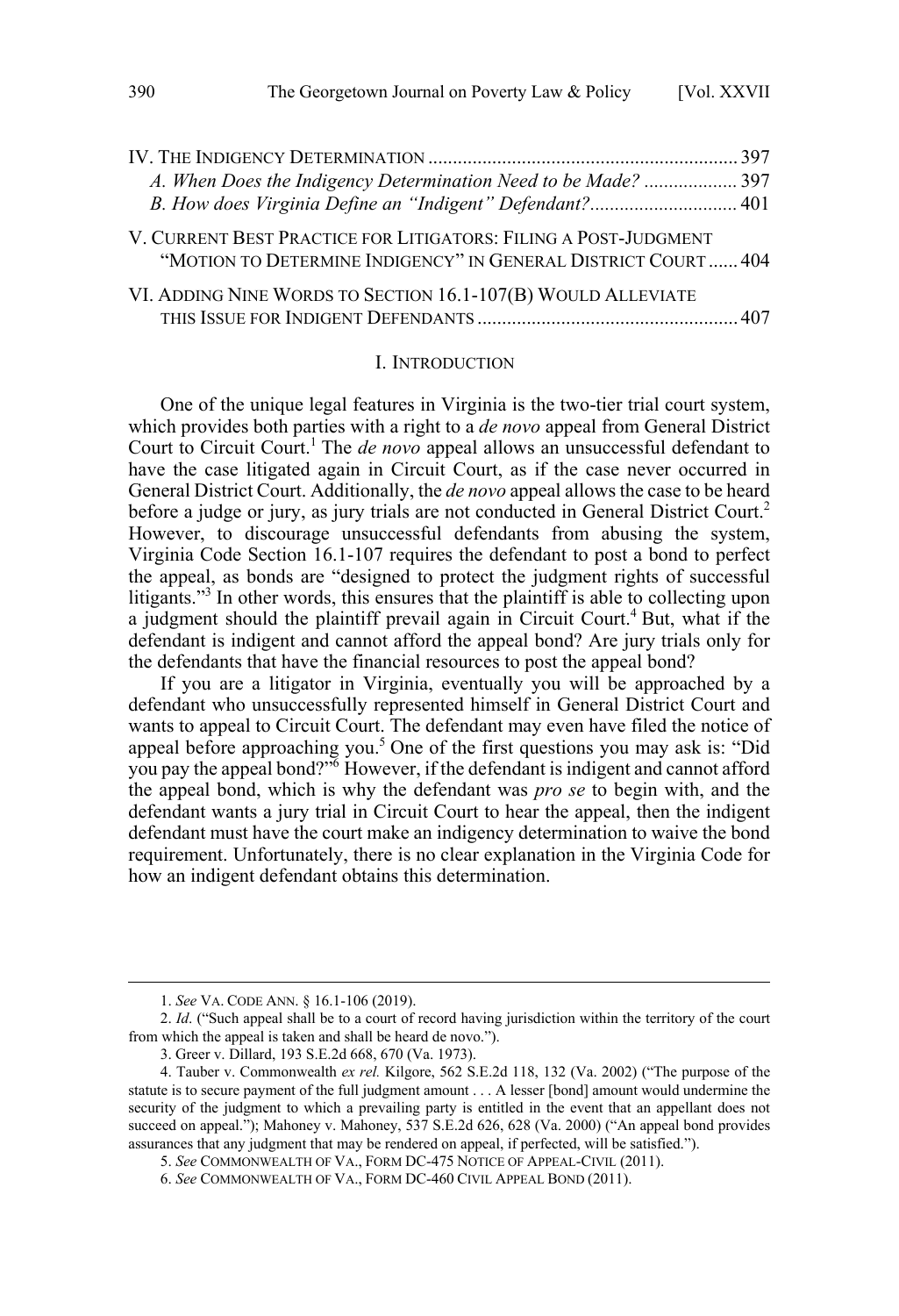<span id="page-2-0"></span>This is the exact situation in the Arlington Circuit Court case *M&R Taxi Co., Inc. v. Beniyam Yilma*, decided on April 24, 2019.<sup>7</sup> In *Yilma*, the defendant-taxicab driver was sued by a taxicab company to enforce a non-compete provision in an employment agreement because this individual defendant allegedly drove for another taxicab company. The defendant, unable to afford counsel or find *pro bono*  representation, attempted to defend himself against plaintiff's experienced counsel. Not surprisingly, the trial in General District Court resulted in a judgment for plaintiff in the amount exceeding \$10,000, plus fees and costs for driving for another taxicab company. The defendant believed that he had meritorious defenses to the allegations, including (1) the non-compete provision was not part of the contract; (2) the non-compete provision as applied to a taxicab driver is an unenforceable penalty; (3) the non-compete provision as written is too broad and/or too restrictive in any capacity; and (4) the plaintiff has suffered no damages because the defendant returned to work for plaintiff's company. As such, the defendant proceeded to seek an appeal of right to the Circuit Court and obtain a trial by jury by paying the appellate fees and costs, but he could not afford the appeal bond. Plaintiff filed a motion to dismiss the appeal for lack of bond payment. Subsequently, Defendant found a lawyer<sup>8</sup> after the case was transferred to Circuit Court for the appeal to oppose plaintiff's motion to dismiss on the basis that the defendant was indigent such that the appeal bond was not a requirement for this defendant to appeal.

#### II. HISTORY OF THE INDIGENT IN VIRGINIA

#### *A. Colonial and Post-Revolutionary Virginia*

Virginia has a complicated history of providing aid for the indigent. A major driving force towards colonizing Virginia came from the growing population of indigent persons in England with no opportunities for employment.<sup>9</sup> Drawing from the practices of Elizabethan England, Colonial Virginia largely left the Anglican Church in charge of providing to indigent persons on a parish-wide basis.<sup>10</sup> The governing body of a parish, known as the vestry, was comprised of a group of twelve white men whose duty it was to collect tithes and administer to the poor<sup>11</sup> These vestrymen, among them individuals such as George Washington, would strive to protect the parish from bearing the costs of maintaining indigent persons by placing them in apprenticeships and other artisan-class trades.<sup>12</sup> In England, this

 <sup>7.</sup> M&R Taxi Co. v. Yilma, No. CL 18-3329 (Arlington Cir. Ct. Apr. 24, 2019) (on file with author). The following information on *Yilma* is based on the author's personal knowledge of the case; there is no published opinion or order.

<sup>8.</sup> Steven Krieger Law, PLLC, of which the author is the Managing Attorney, represented the defendant.

<sup>9.</sup> *See* Marcus Wilson Jernegan, *The Development of Poor Relief in Colonial Virginia*, 3 SOC. SERV. REV. 1, 3-5 (1929) ("'[England's] principal reason for colonizing these parts is to give outlet to so many idle, wretched people as they have in England, and thus to prevent the dangers that might be feared of them.'").

<sup>10.</sup> *See* Howard Mackey, *The Operation of the English Old Poor Law in Colonial Virginia*, 73 VA. MAG. HIST. & BIOGRAPHY 29, 29–30 (1965).

<sup>11.</sup> Jernegan, *supra* note 9, at 6 (discussing the varied quality of vestrymen through Virginia). 12. *See id.*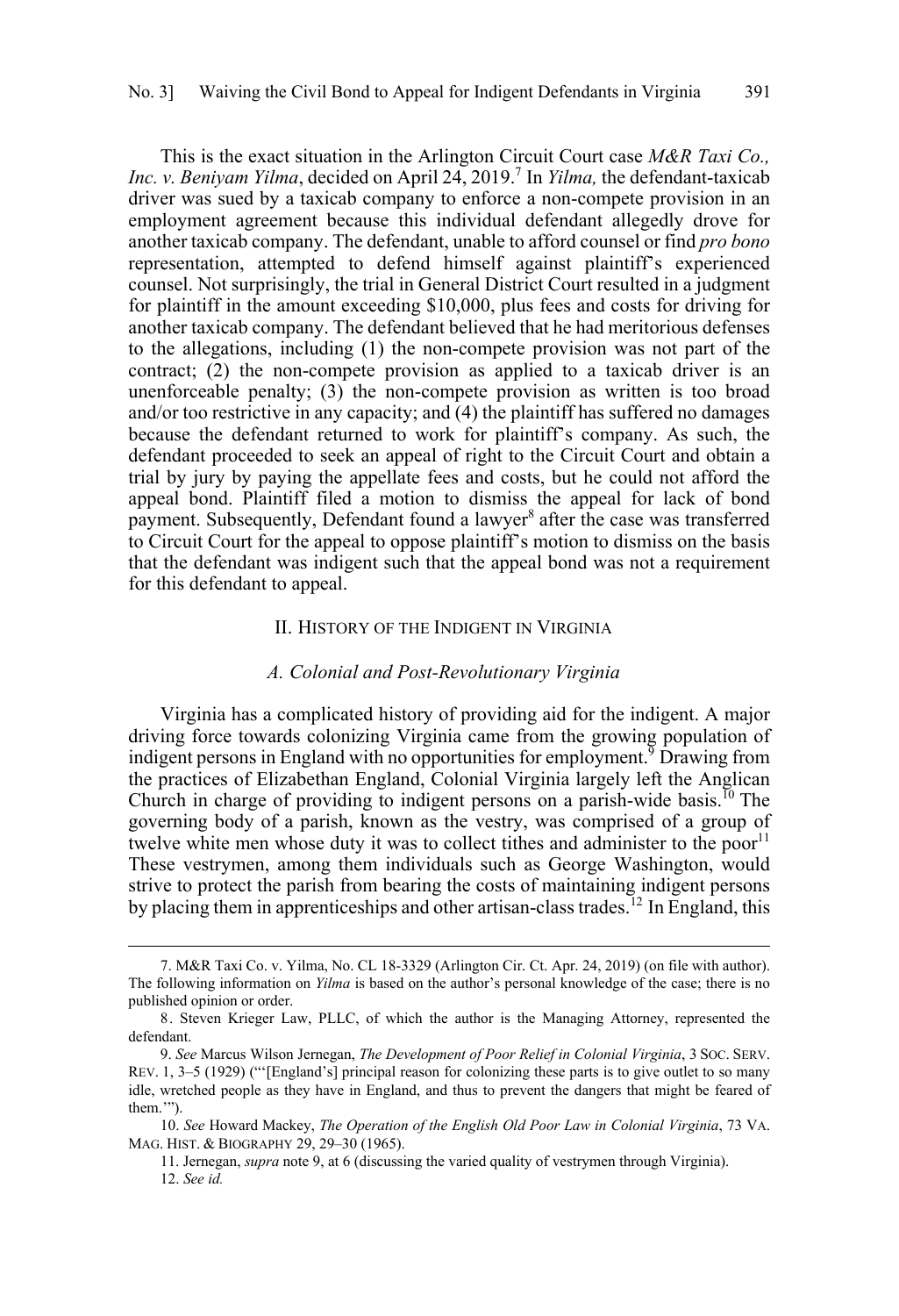"Speenhamland System" of indigent care drew eventual ire from English middleclass tithe-payers for engendering a perpetually welfare-dependent indigent population. <sup>13</sup> In Colonial Virginia, however, this system garnered little controversy, in part because slavery removed a large percentage of otherwise qualifying indigent populations from parish care to that of Virginian masters.<sup>14</sup> Indeed, a central group of the indigent population in Colonial Virginia was comprised of descendants of former white indentured servants, many of whom were born as destitute, "illegitimate" orphans.<sup>15</sup>

In the wake of the United States' newly-won independence from England, many southern states took great efforts to care for the indigent through legislation<sup>16</sup> since in the largely agrarian states of Virginia and Maryland, over half of the white male population had no property (and little wealth) at the end of the Colonial period.<sup>17</sup> Leading up to the ratification of the U.S. Constitution and the growing emphasis on the separation between church and state, <sup>18</sup> church vestries were replaced with secular overseers of the poor who followed the authority of local city and rural county courts in Virginia, which had taken over the responsibility of administering welfare to indigent populations.19 For example, in 1787, the Virginia General Assembly passed a statute empowering city courts to levy taxes and construct poor houses based solely upon judicial discretion and expanded these powers to rural county courts only five years later.20 These courts, comprised of justices of the peace meeting monthly, played a vital role in Virginia's social and legal culture in the eighteenth century, functioning as an "informal, discretionary agency for solving the problems of community affairs."<sup>21</sup>

Despite the county courts' community-centric focus, free Blacks faced numerous legal and economic restrictions that white indigent people did not in the South's slave-dominant culture.<sup>22</sup> For instance, records show that in York County, Virginia, near the end of the eighteenth century, the county court overzealously conscripted young Black children into apprenticeships, in one recorded instance even removing children from the care of their parents.<sup>23</sup> Nevertheless, even free Blacks had access to Southern courts.<sup>24</sup> York County records reveal that in October of 1800, a lawsuit was filed on behalf of a free Black child apprentice against his

 $\overline{a}$ 

17. *See* Billy G. Smith, *Poverty and Economic Marginality in Eighteenth-Century America*, 132 PROCEEDINGS AM. PHIL. SOC'Y 85, 113 (1988).

18. *See* Ely Jr., *supra* note 16, at 4 ("The separation of church and state in the South, which rapidly followed the Declaration of Independence, caused legislators to alter this traditional scheme for handling poor assistance.") (internal citations omitted).

19. Ely Jr., *supra* note 16, at 4–7; Mackey, s*upra* note 10, at 34–45.

20. Ely Jr., *supra* note 16, at 10.

23. *Id.* at 15–16.

24 . *See* TED MARIS-WOLF, FAMILY BONDS: FREE BLACKS AND RE-ENSLAVEMENT LAW IN ANTEBELLUM VIRGINIA 45–62 (2015).

 <sup>13.</sup> Mackey, *supra* note 10, at 30.

<sup>14.</sup> *See id.* at 30–31.

<sup>15.</sup> Jernegan, *supra* note 9, at 5.

<sup>16.</sup> James W. Ely Jr., *Poor Laws of the Post-Revolutionary South, 1776-1800*, 21 TULSA L. REV. 1, 2 (1985) ("Between 1776 and 1800 the legislatures of [Virginia, North Carolina, and South Carolina] passed at least fifty-two measures dealing with paupers and vagrants.").

<sup>21.</sup> *Id.* at 13.

<sup>22.</sup> *See id.* at 13–16.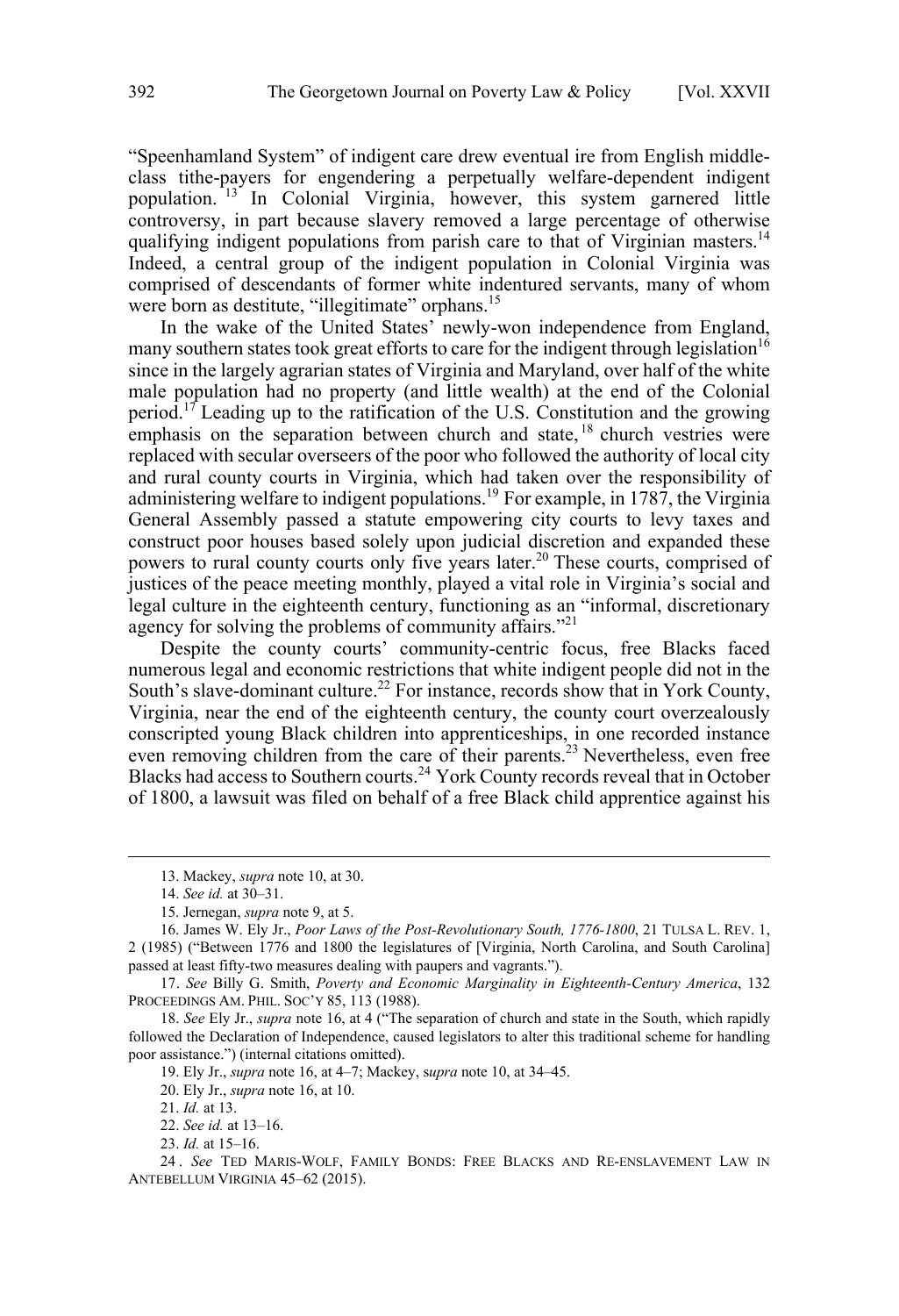<span id="page-4-0"></span>employer who sought to take him out of the Commonwealth.<sup>25</sup> Not only did both parties have counsel present, a rarity for such a dispute, but the court actually ruled in favor of the free Black child over the white employer.<sup>26</sup> This was a rare instance of legal justice for Black Americans. Notwithstanding the local overseer system, both white and Black indigents were largely victims of Virginia's vagrancy laws.

#### *B. The Antebellum South and Post-Civil War Vagrancy Laws*

Since the Colonial and throughout the Antebellum eras, despite providing indigent persons with apprenticeship placements and modest welfare payments, southern legislatures made sure to distinguish between the indigent and the vagrant.<sup>27</sup> Vagrants were defined as persons "not betaking themselves to honest occupations" and described as "idle and disorderly," and so were treated as public safety risks and ordered into labor if found.<sup>28</sup> Vagrancy laws in the South were used as a form of socioeconomic control against the indigent population by wealthier slaveholders, particularly to prevent poor whites from fraternizing with slaves or free Blacks.<sup>29</sup> This had the effect of criminalizing a person's economic status rather than a person's conduct, something that even contemporary English vagrancy laws had rejected by that time.<sup>30</sup>

Immediately after the Civil War, fearing what would happen with thousands of freed Black Americans roaming Virginia, the General Assembly passed the Act Providing for the Punishment of Vagrants (the Act) in early  $1866^{31}$  Passing both houses of the legislature by oral vote, the Act charged the justices of the peace and overseers of the poor to arrest any vagrants and press them into employment for a period of three months; if someone should run away before their term expired, the punishment was an extra month of free labor while wearing a ball and chain.<sup>32</sup> Although the extent to which the Act itself was enforced is unknown, its passage sparked national outcry, and a short five months later Congress submitted the Fourteenth Amendment to the states for ratification, which required states to provide due process and equal protection rights for all people within their borders.<sup>33</sup> Although the Fourteenth Amendment was quickly adopted in 1868 and Virginia's 1869 Reconstruction Constitution provided voting rights and free public schools for indigent persons,  $34$  the Act Providing for the Punishment of Vagrants remained law in Virginia for nearly forty years, until its repeal in 1904.<sup>35</sup>

[https://www.encyclopediavirginia.org/Vagrancy\\_Act\\_of\\_1866#start\\_entry.](https://www.encyclopediavirginia.org/Vagrancy_Act_of_1866#start_entry)

31. Tarter, *supra* note 27.

<sup>25.</sup> Ely Jr., *supra* note 16, at 16.

<sup>26.</sup> *Id.*

<sup>27.</sup> Brent Tarter, *Vagrancy Act of 1866*, ENCYCLOPEDIA VA. (Aug. 25, 2015),

<sup>28.</sup> *Id.*

<sup>29.</sup> KERI LEIGH MERRITT, MASTERLESS MEN: POOR WHITES AND SLAVERY IN THE ANTEBELLUM SOUTH 180–82, 186–87 (2017).

<sup>30.</sup> *Id.* at 181–82.

<sup>32.</sup> *Id.*

<sup>33.</sup> *Id.*

Brent Tarter & the Dictionary of Va. Biography, *John C. Underwood (1809-1873)*, 34 . ENCYCLOPEDIA VA. (Dec. 13, 2015),

[https://www.encyclopediavirginia.org/Underwood\\_John\\_C\\_1809-1873.](https://www.encyclopediavirginia.org/Underwood_John_C_1809-1873) 

<sup>35.</sup> Tarter, *supra* note 27.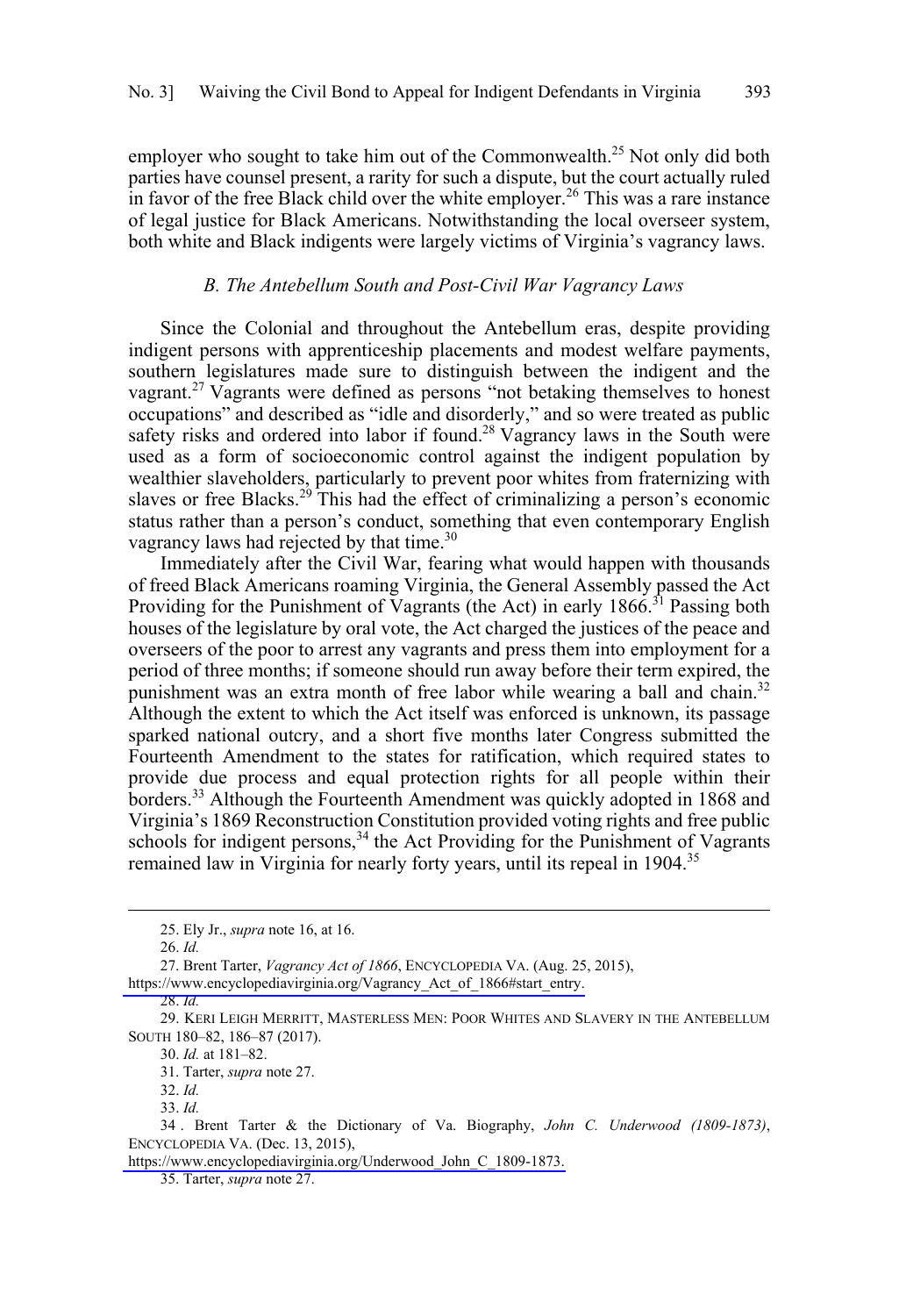## <span id="page-5-0"></span>*C. The Jim Crow Era's Political and Educational Disenfranchisement of the Indigent, Both White and Black*

Despite Virginia's promising indigent reforms that provided voting rights and free public schools, this trend came to an abrupt stop in 1902, when the Virginia Constitution was rewritten for the Jim Crow era. Of particular interest to the Jim Crow reformers were the voting rights of Black Virginians and lower class whites.<sup>36</sup> Among other measures,  $37$  the convention ultimately concocted a poll-tax system, whereby men could only vote in an election if they paid a \$1.50 tax for each of the three years preceding an election.<sup>38</sup> Although \$1.50 a year, or \$44.99 in 2020 dollars,  $39$  may not seem like much today, this poll-tax immediately disenfranchised ninety percent of Black men and nearly half of white men from voting in Virginia elections.<sup>40</sup> Rather than turn the new constitution over to Virginians for ratification, the Supreme Court of Virginia ruled a year later that because the convention, comprised of duly-elected representatives, had ratified the constitution, "all the citizens of Virginia owe[d] their obedience and loyal allegiance" to it, despite the fact that it effectively disenfranchised a majority of the electorate.<sup>41</sup>

The other major reform from the Reconstruction Constitution to benefit indigent Virginians, free public school, also suffered from racial segregation and underfunding.<sup>42</sup> In 1951, a sixteen-year-old student named Barbara Rose Johns organized a student strike to protest the poor conditions in her all-Black high school in Farmville, Virginia.<sup>43</sup> This protest eventually garnered the attention of the National Association for the Advancement of Colored People, who filed suit against the school district to desegregate the school system.<sup>44</sup> While the Eastern District of Virginia unanimously dismissed Johns' claim, <sup>45</sup> on appeal it was consolidated with four other cases that comprised the famous U.S. Supreme Court

 $\overline{a}$ 

*\$1.50 in 1902 → 2019 | CPI Inflation Calculator, U.S. Official Inflation Data*, ALIOTH FINANCE, 39. <https://www.officialdata.org/us/inflation/1902?amount=1.50>(last visited Apr. 7, 2020).

*See* Susan Breitzer, *Virginia Constitutional Convention (1901–1902)*, ENCYCLOPEDIA VA. (May 36. 20, 2015), [https://www.encyclopediavirginia.org/Constitutional\\_Convention\\_Virginia\\_1901-1902.](https://www.encyclopediavirginia.org/Constitutional_Convention_Virginia_1901-1902) 

<sup>37.</sup> *See id.* (discussing the Convention's temporary adoption of the Understanding Clause, which would require men unable to pay the poll-tax "to give a 'reasonable' explanation of any section of the new state constitution at the demand of a registration board," comprised of white men whose broad discretion determined what constituted a reasonable explanation).

<sup>38.</sup> *Id.*

*Voting Requirements of the Constitution of Virginia, 1902*, LIBR. OF VA., 40 . [http://edu.lva.virginia.gov/online\\_classroom/shaping\\_the\\_constitution/doc/constitution\\_1902](http://edu.lva.virginia.gov/online_classroom/shaping_the_constitution/doc/constitution_1902) (last visited Apr. 7, 2020).

<sup>41.</sup> *See* Taylor v. Commonwealth, 44 S.E. 754, 755 (Va. 1903) (arising after the plaintiff in error was tried by a judge instead of by a jury in a criminal trial and thereafter argued that because the 1902 Convention lacked authority, the 1902 Virginia constitution was invalid, and therefore his lack of a jury trial violated the 1869 Virginia constitution).

<sup>42.</sup> Brian J. Daugherity, *Desegregation in Public Schools*, ENCYCLOPEDIA VA. (May 30, 2014), https://www.encyclopediavirginia.org/desegregation\_in\_public\_schools.

<sup>43.</sup> Ronald L. Heinemann, Moton School Strike and Prince Edward County School Closings, ENCYCLOPEDIA VA. (Jan. 21, 2014),

https://www.encyclopediavirginia.org/moton\_school\_strike\_and\_prince\_edward\_county\_school\_closings 44. *Id.*

<sup>45.</sup> *See generally* Davis v. Cty. Sch. Bd. of Prince Edward Cty., 103 F. Supp. 337 (E.D. Va. 1952).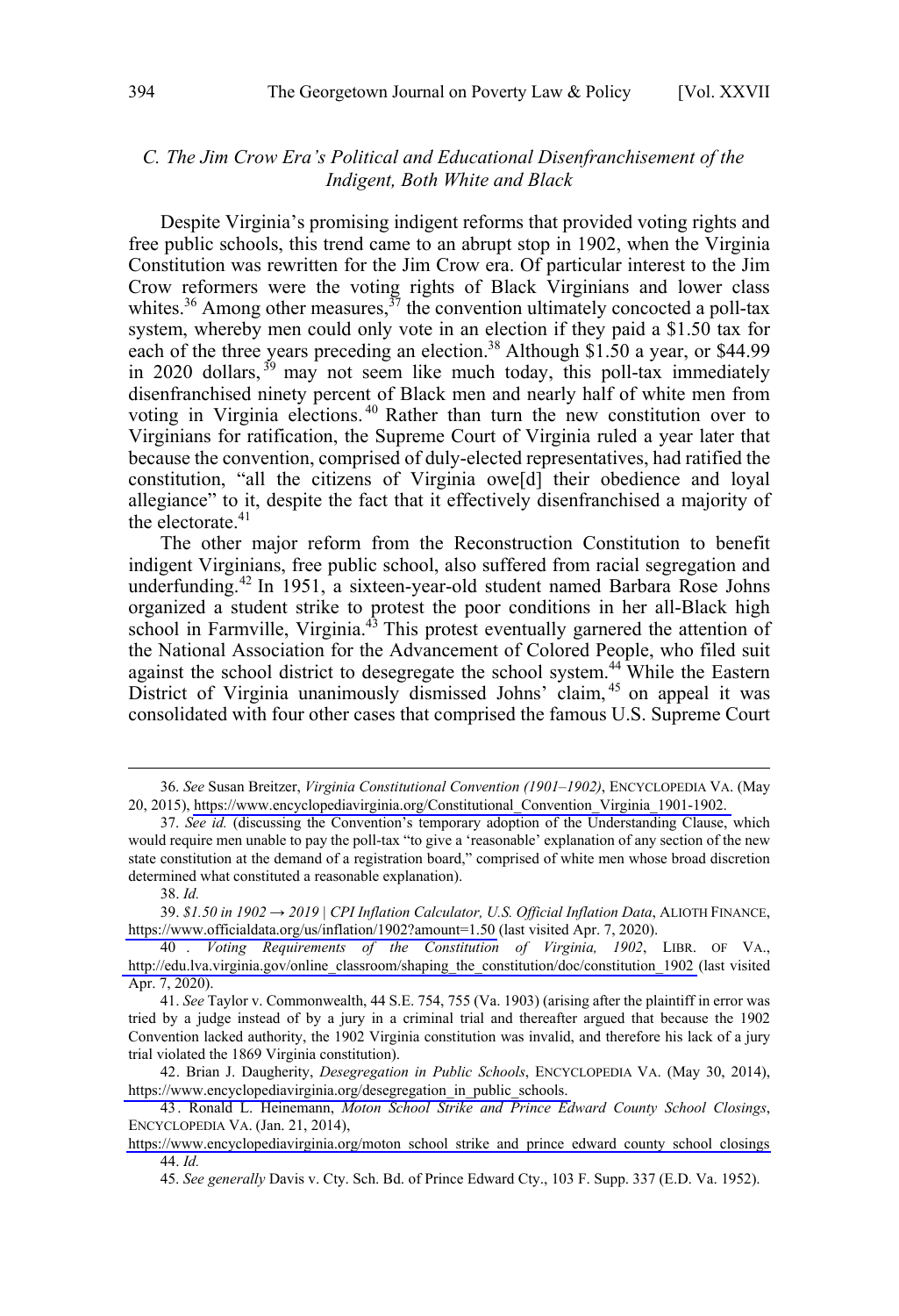<span id="page-6-0"></span>case *Brown v. Board of Education* that ended the "separate but equal" doctrine.<sup>46</sup> In the aftermath, white Virginians largely resisted integration in a period known as the Massive Resistance, which involved the closing of many public schools and the creation of private schools throughout the Commonwealth.<sup>4</sup>

## *D. Civil Rights Movement to Present Day*

With the passage of the federal Civil Rights Act of 1964 and the Voting Rights Act of 1965, barriers to education and voting rights gradually, but not completely,<sup>48</sup> dissolved for the indigent in Virginia.<sup>49</sup> With the revision of the Virginia constitution again from  $1969-71$ , <sup>50</sup> socioeconomic conditions improved for all Virginians.<sup>51</sup> In 2007, per legislative amendment from Virginia's House signed by then Governor Tim Kaine,<sup>52</sup> the General Assembly amended Section 16.1-107 of the Virginia Code to remove the requirement of posting an appeal bond in a civil matter for indigent appellants, which removes a financial barrier for these indigent appellants. Unfortunately, as this Article discusses, the Virginia Code does not provide temporal or jurisdictional guidance to indigent appellants or courts as to when an indigency determination is to be made, which makes utilizing the benefits of this statute very difficult.<sup>53</sup>

## III. CONSTITUTIONAL RIGHT TO A JURY TRIAL

When we think of the right to a jury trial, many think of the right in the criminal context, which is clearly outlined in the U.S. Constitution. Article III, Section 2 states, "The Trial of all Crimes, except in Cases of Impeachment, shall be by Jury,"54 and the Sixth Amendment states, "In all criminal prosecutions, the accused shall enjoy the right to a speedy and public trial, by an impartial jury."<sup>55</sup> Although the U.S. Constitution does not emphasize a right to jury trial in all civil cases, the Commonwealth of Virginia has steadfastly recognized a right to jury trial in civil cases since the founding of the nation.

<sup>46.</sup>  *See generally* Brown v. Bd. of Educ. of Topeka, 347 U.S. 483 (1954).

<sup>47.</sup> Daugherity, *supra* note 42.

<sup>48.</sup> *See generally* Heather A. O'Connell, *The Impact of Slavery on Racial Inequality in Poverty in the Contemporary U.S. South*, 90 SOC. FORCES 713 (2012).

<sup>49.</sup> Daugherity, *supra* note 42; Susan Breitzer, *Civil Rights Act of 1964*, ENCYCLOPEDIA VA. (Jan. 21, 2012), [https://www.encyclopediavirginia.org/Civil\\_Rights\\_Act\\_of\\_1964.](https://www.encyclopediavirginia.org/Civil_Rights_Act_of_1964) 

<sup>50.</sup> See Register of the Papers of A.E. Dick Howard for the Virginia Commission for Constitutional *Revision 1969-71*, U. VA. L. LIBR.,

[https://web.archive.org/web/20060829212250/http://www.law.virginia.edu/lawweb/lawweb2.nsf/d463cf2](https://web.archive.org/web/20060829212250/http://www.law.virginia.edu/lawweb/lawweb2.nsf/d463cf2036005b1a852566ac007a2601/21c74a5649a75f8c852567440050276c?OpenDocumentOpenDocument) [036005b1a852566ac007a2601/21c74a5649a75f8c852567440050276c?OpenDocument](https://web.archive.org/web/20060829212250/http://www.law.virginia.edu/lawweb/lawweb2.nsf/d463cf2036005b1a852566ac007a2601/21c74a5649a75f8c852567440050276c?OpenDocumentOpenDocument) (last visited Apr. 7, 2020).

*See, e.g., Historical Income Tables: Households: Table H-8 Median Income by State*, U.S. 51. CENSUS BUREAU, [https://www.census.gov/data/tables/time-series/demo/income-poverty/historical](https://www.census.gov/data/tables/time-series/demo/income-poverty/historical-income-households.html)[income-households.html](https://www.census.gov/data/tables/time-series/demo/income-poverty/historical-income-households.html) (last visited Apr. 7, 2020) (tracking Virginia's steady increase in the average median household income since 1984 to 2018).

*HB 2425 District Court; right to remove case to circuit court eliminated*, VA. LEGIS. INFO. SESS., 52. <http://lis.virginia.gov/cgi-bin/legp604.exe?071+sum+HB2425S>(last visited Apr. 7, 2020).

<sup>53.</sup> *See infra* Section IV.

<sup>54.</sup> U.S. CONST. art. III, § 2.

<sup>55.</sup> *Id.* amend. VI.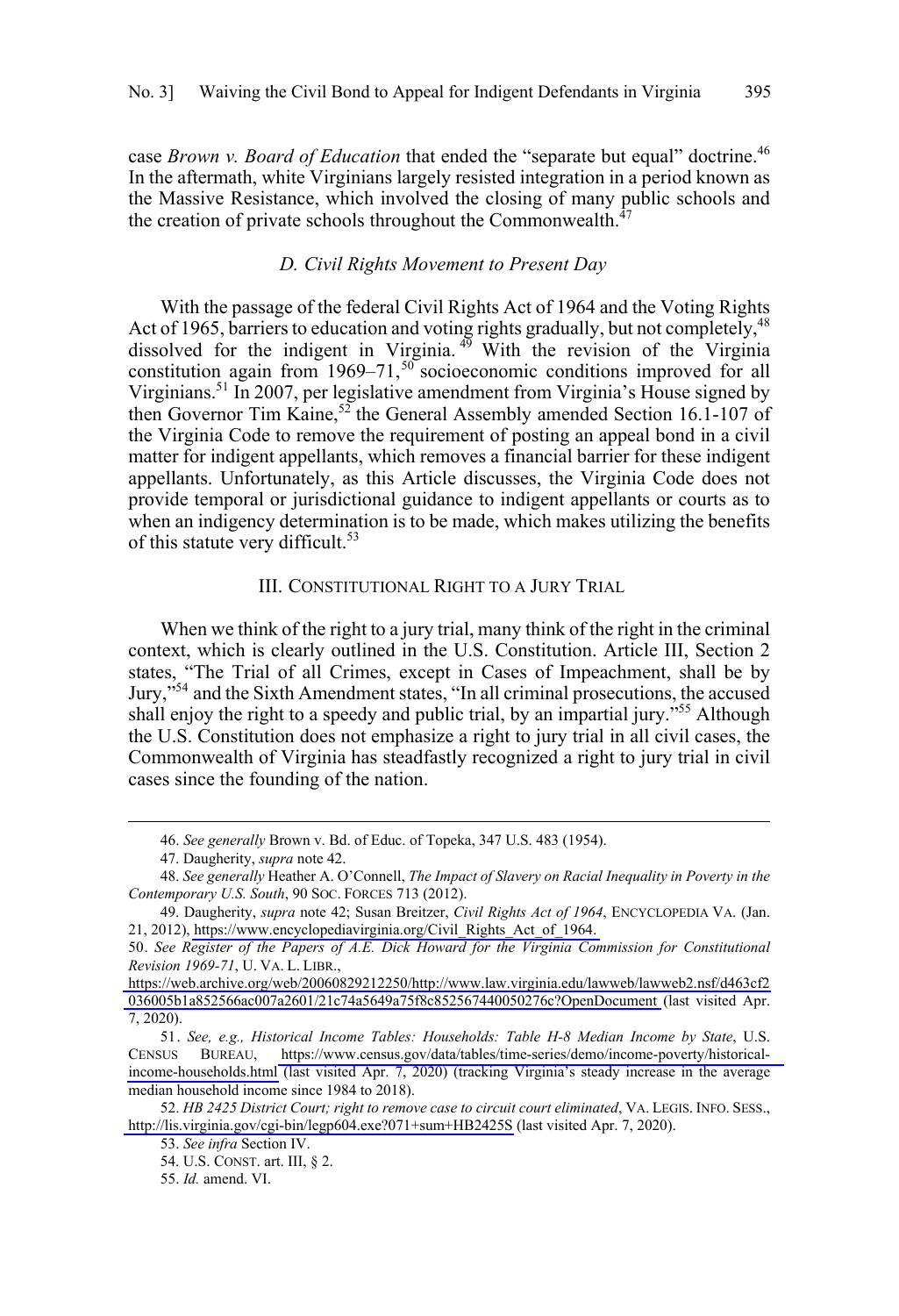#### *A. Virginia's Right to a Jury Trial in Civil Matters*

<span id="page-7-0"></span>Article I, Section 11 of the Constitution of the Commonwealth of Virginia provides that "in controversies respecting property, and in suits between man and man, trial by jury is preferable to any other, and ought to be held sacred."<sup>56</sup> This constitutional mandate was further underscored as a pillar of civil procedure when it was codified as Section 8.01-336 of the Code of Virginia, which states "The right of trial by jury as declared in Article I, Section 11 of the Constitution of Virginia and by statutes thereof shall be preserved inviolate to the parties."57 This essential aspect of justice has been noted by the Supreme Court of Virginia as well in *Bethel Inv. Co. v. City of Hampton*. <sup>58</sup> In 2006, the Supreme Court of Virginia noted that this provision of the Constitution's Bill of Rights guarantees that "a jury will resolve disputed facts, and that has been the jury's sole function from the adoption of the Constitution to the present time."59

At the time *Bethel* was decided, there remained within the Virginia Code a means for a defendant in a General District Court case to remove the matter to the Circuit Court, and thus preserve the right to a jury trial.<sup>60</sup> However, in 2007, that provision of Virginia Code Section 16.1-92 was repealed without replacement.<sup>61</sup> As a consequence, the only means by which a civil defendant could secure a trial by jury was to proceed with an appeal to the Circuit Court following an adverse decision in the General District Court. This, however, was not intended to vitiate a defendant's constitutional right to a trial by jury.

Indeed, in 2007, the General Assembly included an amendment to Section 16.1-107 of the Virginia Code that safeguarded indigent persons from the appellate bond requirement except in specific cases. The summary of H.B. 2425 as originally enacted states: "Indigent persons do not have to post an appeal bond except in cases of trespass, ejectment, or any action involving the recovery of rents,<sup> $0.62$ </sup> which is similar to how the current version of Section  $16.1$ -107 reads.<sup> $63$ </sup> The enacted version of Section 16.1-107 also reflects the indigency exception for general appeals as stated in Section 8.01-676.1(N): "No person who is an indigent shall be required to post security for an appeal."<sup>64</sup> In this way, the right of a person without means to obtain a trial by jury in Circuit Court was protected.

60. VA. CODE ANN. § 16.1-92 (repealed 2007).

<sup>56.</sup>  *Id.* art. I, § 1.

<sup>57.</sup> VA. CODE ANN. § 8.01-336 (2014).

<sup>58.</sup> *See*, *e.g.*, Bethel Inv. Co. v. City of Hampton, 636 S.E.2d 466, 469 (Va. 2006); Speet v. Bacaj, 377 S.E.2d 397, 400 (Va. 1989); Stanardsville Vol. Fire Co. v. Berry, 331 S.E.2d 466, 469 (Va. 1985).

<sup>59.</sup> *Bethel Inv. Co.*, 636 S.E.2d at 469.

<sup>61.</sup> *Id.*

*<sup>2007</sup> Session*, *H.B. 2425 Summary As Enacted With Governor's Recommendation*, VA. LEGIS. 62. INFO. SYS. (Apr. 4, 2007),

[https://lis.virginia.gov/cgi-bin/legp604.exe?071+sum+HB2425S&071+sum+HB2425S.](https://lis.virginia.gov/cgi-bin/legp604.exe?071+sum+HB2425S&071+sum+HB2425S) 

<sup>63.</sup> The current version of Section 16.1-107 adds an additional category of defendant, the foreclosed homeowner, for whom an appeal bond is required even if the defendant is indigent: "In all civil cases, except trespass, ejectment, *unlawful detainer against a former owner based upon a foreclosure against that owner*, or any action involving the recovering rents, no indigent person shall be required to post an appeal bond." VA. CODE ANN. § 16.1-107 (2014) (emphasis added).

<sup>64.</sup> VA. CODE ANN. § 8.01-676.1(N) (2016).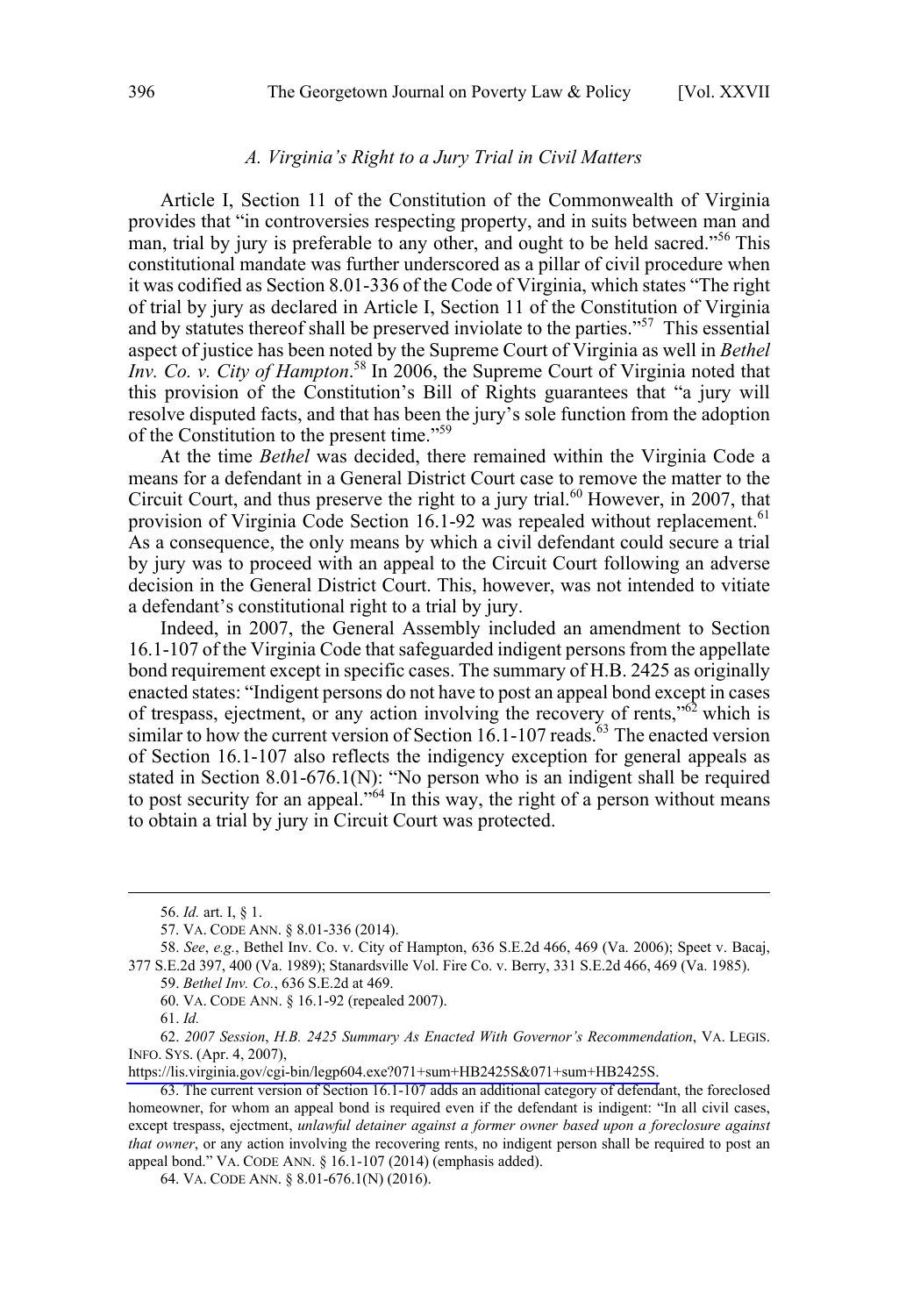#### *B. Does the Bond Requirement Violate the Virginia Constitution?*

<span id="page-8-0"></span>Arguably, having a bond requirement for any defendant to obtain a civil jury trial, regardless of their indigency status, violates the Virginia Constitution. One Virginia court has considered the constitutionality of Section 16.1-107 in connection with a party's right to jury trial.65 In *Elyazidi v. Barr*, the Court issued an opinion letter concerning the defendant-petitioner's constitutional challenge to Section 16.1-107, wherein defendant-petitioner argued that the requirement of a bond interfered with her right to a trial by jury.<sup>66</sup> The Court noted the holding of *Brooks v. Potomac*, a criminal matter in which the Supreme Court of Virginia set out the standard for determining whether a party's right to a jury is infringed when an initial trial is held in an "inferior" court sitting without a jury. $67$  "The fact that the party is not able to obtain [a jury trial] in the inferior court," the Court held, "is not a deprivation of the right of trial by jury, if provision is made whereby it can be secured upon an appeal by a reasonable, procedure."<sup>68</sup> The Court reasoned that although the Supreme Court of Virginia had not considered whether Section 16.1- 107 establishes a "reasonable, simple procedure," the potential for an unconstitutional deprivation of the right to a trial by jury by requiring an appeal bond is saved by virtue of the existing exception for indigent litigants.  $\delta$ <sup>5</sup>

### IV. THE INDIGENCY DETERMINATION

There is no simple process in Virginia for an indigent defendant to avail themselves of the bond waiver permissible under Section 16.1-107. Although the Virginia Code provides a guideline in the criminal context for how to define an indigent individual and provides some guidance in other limited circumstances,  $70$ there is no specific guideline for a civil court to make a general indigency determination. As such, how does that defendant get an indigency determination from the courts to allow the appeal to proceed without payment of the bond?

### *A. When Does the Indigency Determination Need to be Made?*

Virginia, like many jurisdictions, has time limits and deadlines for many issues during the regular course of trial litigation, including responses to complaints, $71$ filing counterclaims in General District Court<sup>72</sup> and Circuit Court,<sup>73</sup> joining a party,<sup>74</sup> adding a third party,<sup>75</sup> substitution of parties,<sup>76</sup> demanding a jury trial,<sup>77</sup>

76. VA. SUP. CT. R. 3:17.

<sup>65.</sup> Elyazidi v. Barr, 91 Va. Cir. 89, 91–93 (2015).

<sup>66.</sup> *Id.* at 90.

<sup>67.</sup> *Id.* at 91.

<sup>68.</sup> *Id.* at 91 (citing Brooks v. Potomac, 141 S.E. 249, 251 (Va. 1928)) (brackets in original).

<sup>69.</sup> *Id.* at 92–93.

<sup>70.</sup> *See infra* notes 116–22 and accompanying text.

<sup>71.</sup> VA. SUP. CT. R. 3:8.

<sup>72.</sup> VA. CODE ANN. § 16.1-88.01 (1998).

<sup>73.</sup> VA. SUP. CT. R. 3:9.

<sup>74.</sup> VA. SUP. CT. R. 3:12.

<sup>75.</sup> VA. SUP. CT. R. 3:13.

<sup>77.</sup> VA. SUP. CT. R. 3:21.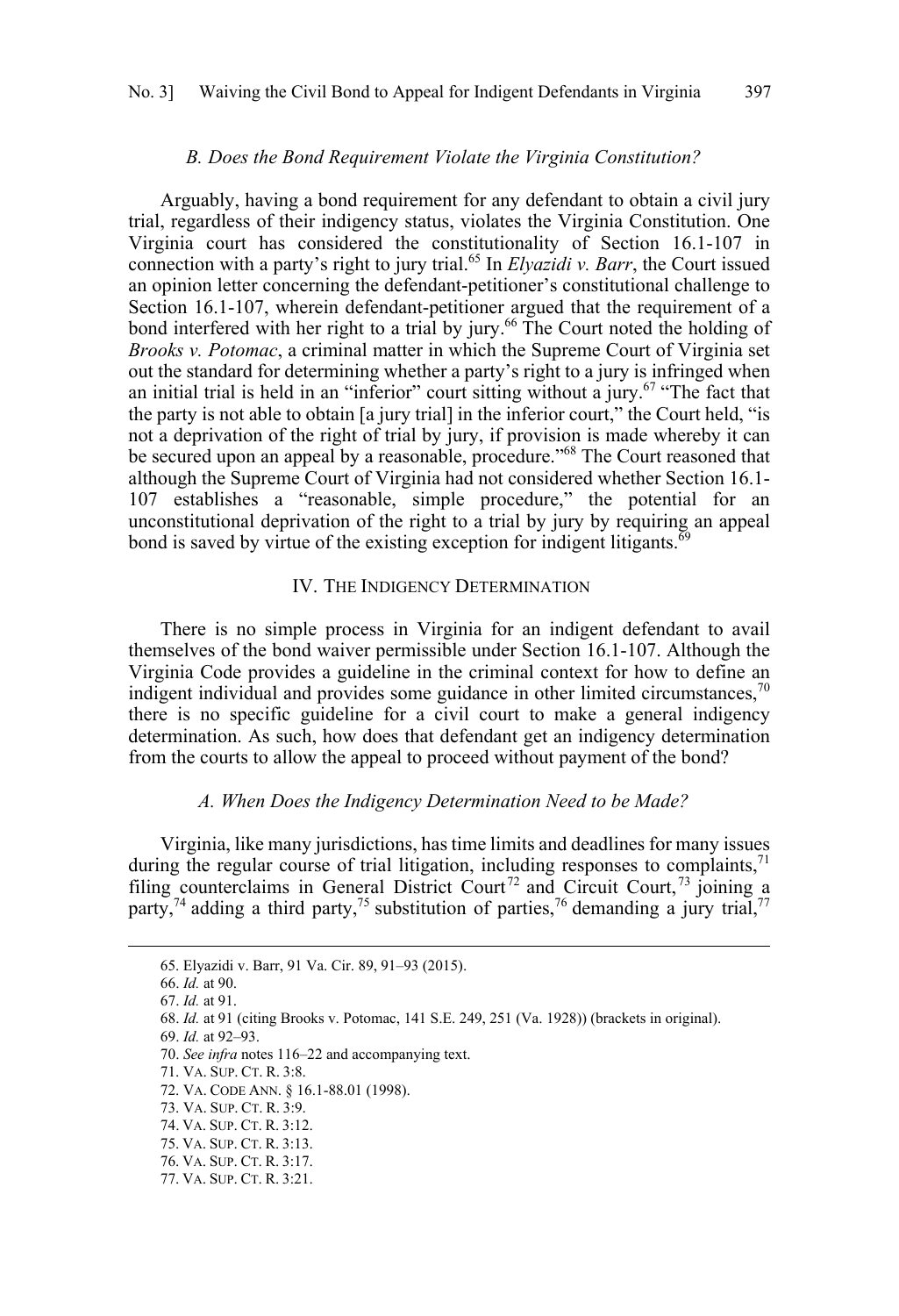discovery,<sup>78</sup> and when a judgment becomes final and the court loses jurisdiction.<sup>79</sup> There is even a rule explaining how to calculate deadlines.<sup>80</sup> Naturally, there are also time limits for appeals.<sup>81</sup> Virginia has no fewer than eight deadlines when appealing from the trial court to the Supreme Court of Virginia, including filing the notice of appeal,<sup>82</sup> transcript,<sup>83</sup> notice of filing the transcript,<sup>84</sup> objections to the transcript,<sup>85</sup> petition to the Court for appeal,<sup>86</sup> brief in opposition to petition for appeal,  $87$  reply brief,  $88$  and petition for rehearing.  $89$  If the appeal is granted by the Supreme Court of Virginia, there are additional deadlines, including the agreed designation of appendix,  $90$  appellant's designation,  $91$  appellee's designation,  $92$ appellant's brief,<sup>93</sup> appendix,  $94^4$  appellee's brief,  $95^5$  reply brief,  $96^6$  notice of petition for rehearing,  $97$  petition for rehearing,  $98$  and motion for stay of mandate.  $99$ 

While Virginia has deadlines when appealing from the General District Court to the Circuit Court, including when a notice of appeal must be filed<sup>100</sup> and when the bond must be paid,  $101$  it does not appear that any legal authority exists in Virginia dictating the time in which an indigent defendant must seek the status of an indigent party, whether in connection with a bond or otherwise. The lack of a deadline is both meaningful and sensible, as one can imagine a situation in which a party is gainfully employed at the beginning of a case but then finds themselves

78. *See generally* Va. SUP. CT. R. 4:1–4:15. 79. VA. SUP. CT. R. 1:1. 80. VA. SUP. CT. R. 1:7. 81. *See infra* notes 82–101 and accompanying text. 82. VA. SUP. CT. R. 5:9. 83. VA. SUP. CT. R. 5:11(b). 84. VA. SUP. CT. R. 5:11(c). 85. VA. SUP. CT. R. 5:11(g). 86. VA. SUP. CT. R. 5:17. 87. VA. SUP. CT. R. 5:18. 88. VA. SUP. CT. R. 5:19. 89. VA. SUP. CT. R. 5:20. 90. VA. SUP. CT. R. 5:32(b). 91. *Id.* 92. *Id.* 93. VA. SUP. CT. R. 5:27. 94. VA. SUP. CT. R. 5:32. 95. VA. SUP. CT. R. 5:28. 96. VA. SUP. CT. R. 5:29. 97. VA. SUP. CT. R. 5:37(b). 98. VA. SUP. CT. R. 5:37(c). 99. VA. SUP. CT. R. 5:39.

100. VA. CODE ANN. § 16.1-106 ("From any order entered or judgment rendered in a court not of record in a civil case in which the matter in controversy is of greater value than \$20, exclusive of interest, any attorney fees contracted for in the instrument, and costs, or when the case involves the constitutionality or validity of a statute of the Commonwealth . . . there shall be an appeal of right, if taken within 10 days after such order or judgment, to a court of record.").

101. VA. CODE ANN. § 16.1-107 ("No appeal shall be allowed unless and until the party applying for the same or someone for him shall give bond, in an amount and with sufficient surety approved by the judge or by his clerk if there is one, or in an amount sufficient to satisfy the judgment of the court in which it was rendered. Either such amount shall include the award of attorney fees, if any. Such bond shall be posted within 30 days from the date of judgment, except for an appeal from the judgment of a general district court on an unlawful detainer pursuant to § 8.01-129.").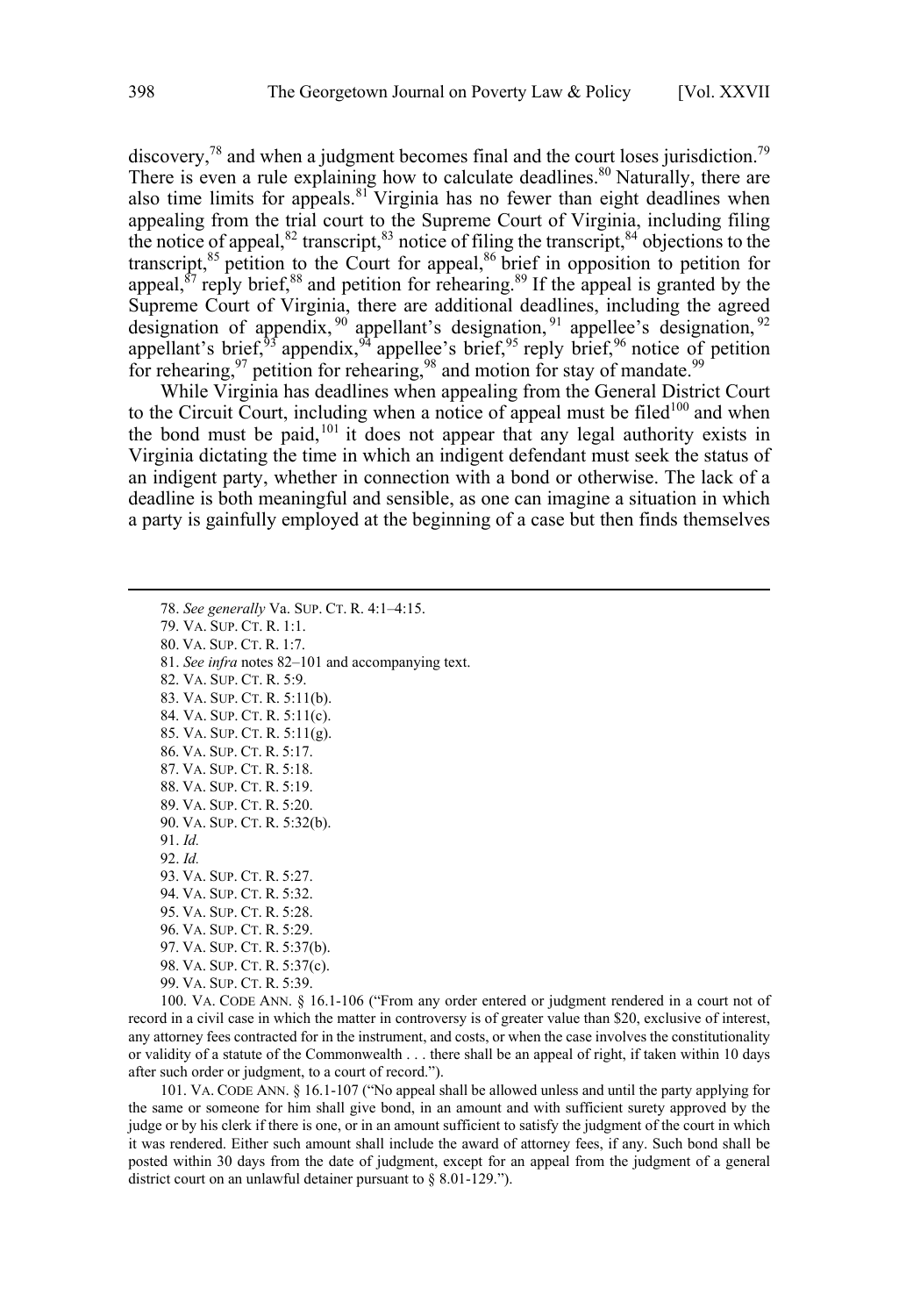without means and/or on public assistance and unable to pay the costs associated with their case or appeal.<sup>102</sup>

Suppose an individual defendant of modest means, but not indigent, has enough money to pay the fees and costs to notice the appeal prior to the ten-day deadline, and expects to pay the bond prior to the thirty-day deadline. However, the defendant's child has an expensive medical emergency and the funds set aside for the bond now must pay medical bills. In such a situation, surely the defendant should be able to file an indigency motion to get the bond waived even if the motion was not be heard prior to the thirty-day deadline.<sup>103</sup>

Neither Section 16.1-107 as enacted nor its legislative history refer to a requirement that the defendant make an application for a waiver of the bond requirement within a specified time to obtain the protection of the exception to the bond requirement. The absence of such a requirement denotes legislative intent that the claim of indigency at any time is sufficient to avail the party of the exception allowing the matter to proceed without an appeal bond.<sup>104</sup> Appendix C of the General District Court Manual further supports this view, as the Comments state:

Once the appeal has been perfected by posting a required appeal bond or by payment of the costs, *or after ten days have elapsed since the entry of the judgment . . . when no appeal bond or costs are required to perfect the appeal*, any withdrawal of the appeal must occur in Circuit Court.<sup>10</sup>

Specifically, if a noticed indigency motion or application were a statutory and jurisdictional requirement for an indigent civil party to perfect an appeal, the aforementioned ten-day period would never be applicable.

However, establishing an arbitrary time period in which an indigent person is required to post a bond, when one's indigency status is not necessarily static, threatens the purpose behind the exception—removing the financial obligation of the bond requirement necessary to appeal to Circuit Court. But, the failure to include a deadline or provide instruction to an indigent defendant from which court, General District or Circuit, to seek the indigency determination as outlined in Section 16.1-107 creates even more trouble for the indigent defendant.<sup>106</sup>

While some indigent defendants may have pro bono legal counsel, many indigent defendants do not—if they could afford legal counsel, they would not be

105. DEP'T OF JUD. SERV., GENERAL DISTRICT COURT MANUAL: APPENDIX C, at 3-4 (2020), [http://www.courts.state.va.us/courts/gd/resources/manuals/gdman/appendix\\_c.pdf \(](http://www.courts.state.va.us/courts/gd/resources/manuals/gdman/appendix_c.pdf)emphasis added).

106. *See infra* Section VI for a recommended solution.

<sup>102.</sup> Admittedly, the timing issue may be more relevant in a criminal context when court appointed counsel is required early in a case if a party is unable to secure counsel, but the concept applies equally in civil cases as well.

<sup>103.</sup> *See* VA. CODE ANN. § 16.1-107.

<sup>104.</sup> *See* United States v. Del. & Hudson Co., 213 U.S. 366, 408 (1909) ("[W]here a statute is susceptible of two constructions, by one of which grave and doubtful constitutional questions arise and by the other of which such questions are avoided, our duty is to adopt the latter."); Va. Soc'y for Human Life v. Caldwell, 500 S.E.2d 814, 816 (Va. 1998) ('"[A] statute will be construed in such a manner as to avoid a constitutional question wherever this is possible.'" (citing Eaton v. Davis, 10 S.E.2d 893, 897 (Va. 1940))). In the matter at hand, the reasonable flexibility in application of the plain letter of the statute will avoid a constitutional inquiry as to whether or not the statute abridges the right of the indigent to a trial by jury.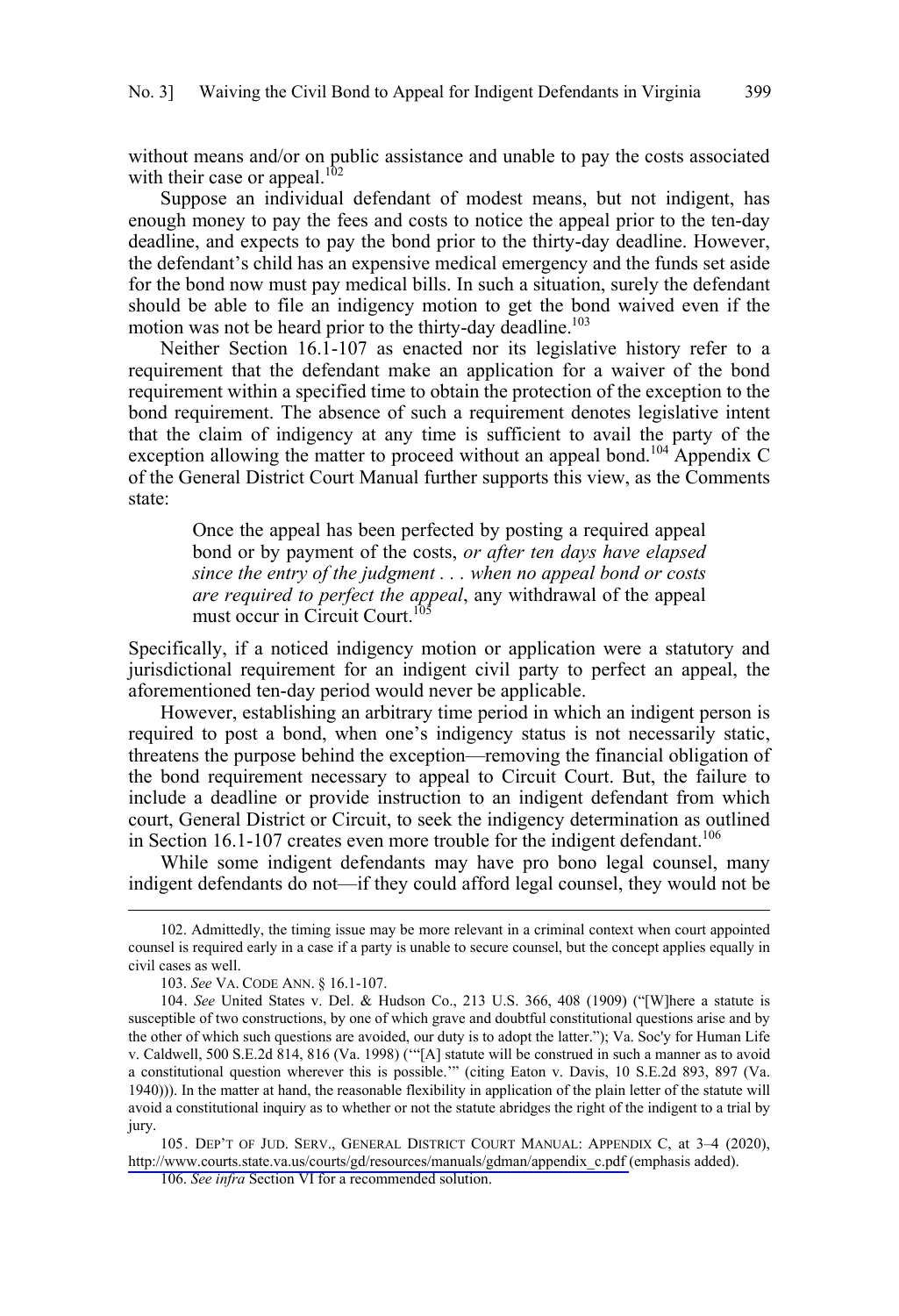indigent. As such, if an indigent defendant wants to appeal a judgment and learns of the bond waiver provision contained in Section 16.1-107, the defendant may not realize that an indigency determination is required. Defendants may believe that because of their financial circumstances they are indigent, and no further action is required. Or, perhaps the defendant has already received some type of indigency determination from a public assistance organization in Virginia and does not realize that the court may have to make a separate indigency determination.<sup>107</sup>

If the appealing indigent defendant does not post the bond, a plaintiff will almost certainly file a motion in Circuit Court to dismiss the appeal for failure to comply with the bond requirement and the court will have to decide whether the indigency determination can be made in Circuit Court.<sup>108</sup> In at least one Circuit Court case in Virginia, the court determined that it did not have subject-matter jurisdiction because the indigent defendant did not make the indigency determination in General District Court.109 The court reasoned that the defendant should have filed for "*in forma pauperis* relief under Va. Code [Section] 16.1- 69.48:4; 17.1-606 [which] may only be made to the general district court.<sup> $110$ </sup>

The full language of Section 16.1-69.48:4 states: "Costs generally. The provisions of Chapter 6 (§ 17.1-600 et seq.) of Title 17.1 shall apply, *mutatis mutandis*, to the laws of costs in the district courts." The *in forma pauperis* application and the title and plain reading of this Code section make clear that this section only applies to costs, which are not equivalent to bonds and should not be treated synonymously. A cost is paid to the clerk to initiate an action by the court, like filing a complaint or noticing an appeal. While costs may be awarded in litigation, the clerk does not return the costs to the litigant. Costs are used by the court to fund its activities. A bond is paid to the clerk and held in escrow for the duration of the litigation and returned, usually to one of the parties or their counsel, at the conclusion of the litigation. Bonds are used to provide security and assurance of collecting on a judgment to the to the non-appealing party should the nonappealing party prevail again.

Assuming an indigent defendant, likely unrepresented by counsel, finds this court's unpublished order, the defendant would only have twenty-one days from the judgment date in General District Court to file an *in forma pauperis* application or a motion to determine indigency before the General District Court loses jurisdiction.111 The Court in *Yilma* may be suggesting that if an *in forma pauperis*  application was granted in General District Court to waive costs associated with an appeal to Circuit Court, then such a finding is a sufficient indigency determination to also waive the bond requirement.<sup>112</sup> While this conclusion is logical, the requirement that the *in forma pauperis* determination may only be done in the General District Court is not found in the Virginia Code nor in any opinions

<sup>107.</sup>  Some examples of programs in Virginia that have financial eligibility requirements include the Temporary Assistance for Needy Families (TANF), Supplemental Nutrition Assistance Program (SNAP), Electronic Benefit Transfer (EBT), and the Child Care Subsidy Program.

<sup>108.</sup> As discussed in the hypothetical from this section, a defendant could pay the appeal fees, but not the bond, which could result in the case being transferred to the Circuit Court.

<sup>109.</sup> M&R Taxi Co. v. Yilma, No. CL 18-3329 (Arlington Cir. Ct. Apr. 24, 2019) (on file with author). 110. *Id.*

<sup>111.</sup> Va. SUP. CT. R. 1:1(a).

<sup>112.</sup> *See Yilma*, No. CL18-3329.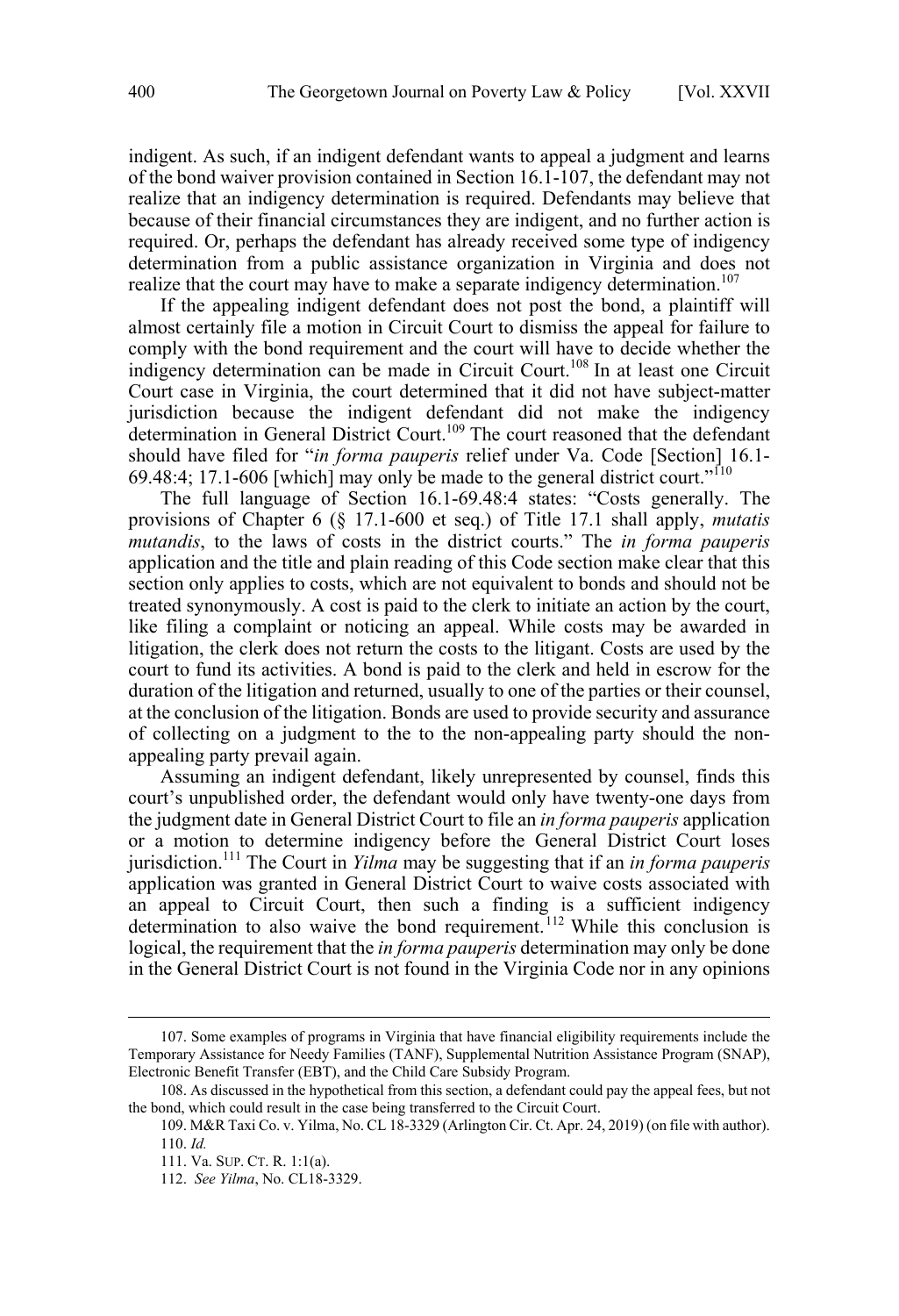<span id="page-12-0"></span>from the Supreme Court of Virginia.<sup>113</sup> Certainly the Court has not suggested that costs may be waived for indigent defendants in General District Court cases but not Circuit Court cases, so why must an indigency determination be made by the General District Court if that is not required by the statute?<sup>114</sup> Further, what if the defendant, as discussed in Section I, can afford the appeal costs, but not the bond? In such a case, there is no reason to file an *in forma pauperis* application in General District Court prior to noticing an appeal to Circuit Court.<sup>115</sup>

There is no meaningful policy benefit to adding a time restriction by which an appealing defendant must obtain an indigency determination when such a restriction is not included in Section 16.1-107 and the time restriction would only serve to weaken the indigency protection explicitly included by the legislature.

#### *B. How does Virginia Define an "Indigent" Defendant?*

The Virginia Code itself does not generally define indigent in the civil context nor specifically define "indigent" in the context of court jurisdiction. The definition of indigency seems to fluctuate depending on the statutory context. For example, Section 19.2-159 provides an extensive guideline for a court to determine a person's indigent status for the purpose of appointment of counsel in criminal proceedings.<sup>116</sup> While several criminal law statutes<sup>117</sup> refer back to this statute for

VA. CODE. ANN. § 16.1-109(B) (2007).

 $\overline{a}$ 

116. *See* VA. CODE ANN. § 19.2-159(B) (2008) (outlining factors a court may consider when determining indigency such as whether the person in question is on a state or federally funded public assistance program for the indigent or whether the combined income and assets of a person fall below 125% of the federal poverty income guidelines).

117. *See infra* notes 119–20 and accompanying text.

<sup>113.</sup> A search for "*pauperis*" only yields four results in the Virginia Code and three related to the Virginia Prisoner Litigation Reform Act and one relates to filing a writ of habeas corpus. *See* VA. LAW LEGIS. INFO. SYS., [https://law.lis.virginia.gov/search\\_cov.html?query=pauperis \(](https://law.lis.virginia.gov/search_cov.html?query=pauperis)last visited Apr. 7, 2020).

<sup>114.</sup> In fact, in criminal cases, Va. Code Section 19.2-159(B) titled "Determination of indigency; guidelines; statement of indigence; appointment of counsel" is applied in the General District Courts and Circuit Courts.

<sup>115.</sup> But even if a Circuit Court believed an indigency determination could only be made in General District Court, Va. Code Section 16.1-109(B) arguably requires the Circuit Court to return the case to the General District Court for the General District Court to order the appellant to either post bond or seek appropriate relief—like an indigency determination. The relevant language of Section 16.1-109(B) states:

When a bond or other security is required by law to be posted or given in connection with an appeal or removal from a district court, and there is either (i) a defect in such bond or other security as a result of an error of the district court, or (ii) the district court erroneously failed to require the bond or other security, and the defect or failure is discovered prior to sending the case to the circuit court, the district court shall order that the appellant or applicant for removal cure such defect or failure within a period not longer than the initial period of time for posting the bond or giving the security. If the error or failure is discovered after the case has been sent to the circuit court, the circuit court shall return the case to the district court for the district court to order the appellant or applicant for removal to cure the defect or post the required bond or give the required security within a period of time not longer than the initial period of time for posting the bond or giving the security for removal. Failure to comply with such order shall result in the disallowance of the appeal or denial of the application for removal.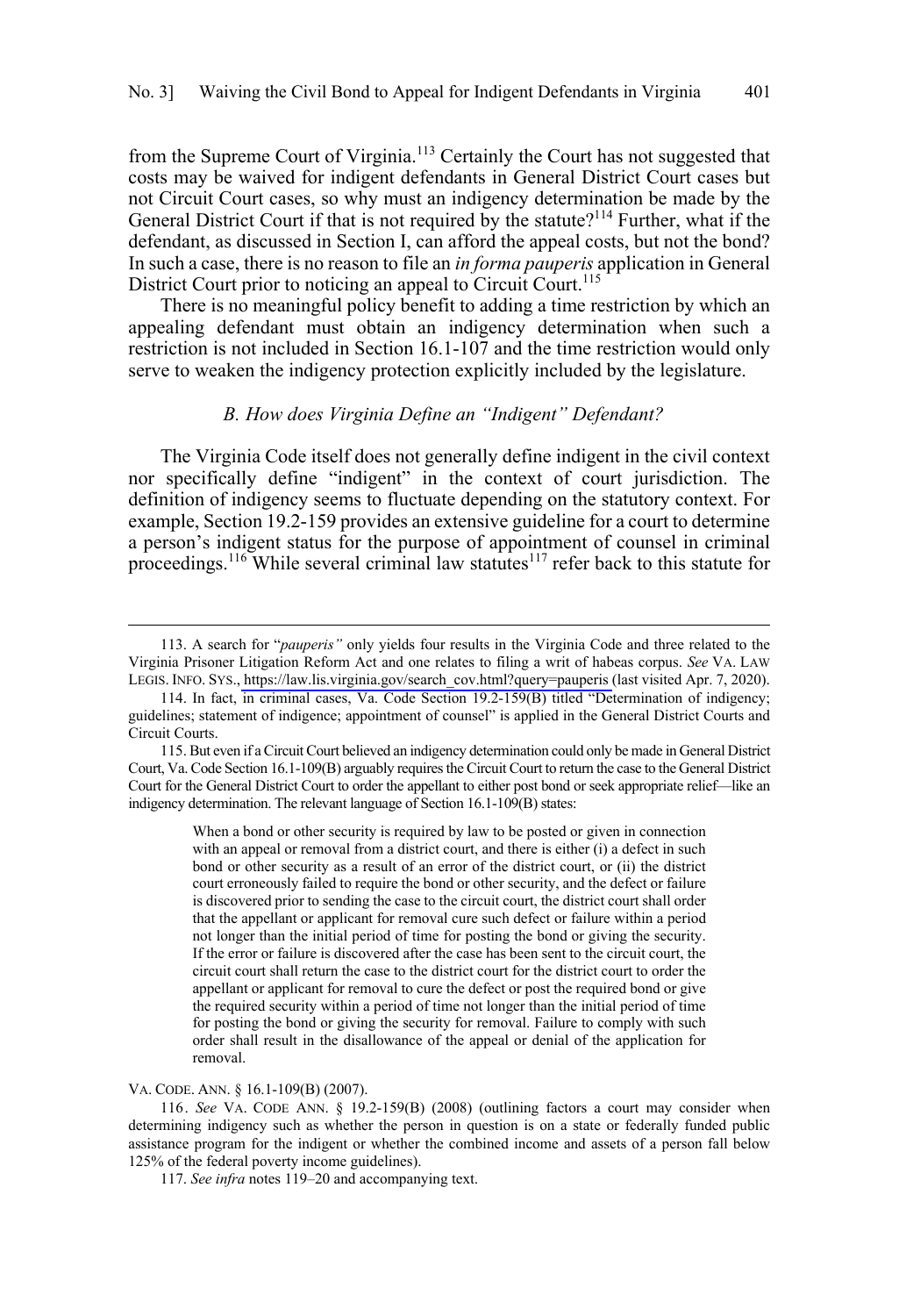making indigency determinations,<sup>118</sup> these guidelines are also explicitly referenced in statutes governing family law<sup>119</sup> and court costs in certain civil contexts.<sup>120</sup> In contrast, Titles 32.1 and 37.2 of the Virginia Code, which govern health and health care costs respectively, provide four differing definitions of indigency.<sup>121</sup> Despite these multiple definitions, the vast majority of the Virginia Code either defers to a court to make an indigency determination without any mention to the aforementioned statutes<sup>122</sup> or is completely silent as to how to make an indigency determination.<sup>123</sup>

120. *Compare* VA.CODE ANN. §§ 17.1-258.3(1) (2015) ("Any clerk of circuit court with an electronic filing system established in accordance with the Rules of Supreme Court of Virginia may charge an additional \$5 fee for every civil case initially filed by paper, except that a person who is determined to be indigent pursuant to § 19.2-159 shall be exempt from the payment of such fee."), *with* 17.1-606(B) (2019) ("In determining a person's inability to pay fees or costs (in any civil action in Virginia) on account of his poverty, the court shall consider the factors set forth in subsection B of § 19.2-159 . . .").

121. *Compare* VA. CODE ANN. §§ 32.1-102.1 (2017) ("'Charity care' means health care services delivered to a patient who has a family income at or below 200 percent of the federal poverty level and for which it was determined that no payment was expected . . . at some time following the time the service was provided because the patient met the facility's criteria for the provision of care without charge due to the patient's status as an indigent person."), *and* 32.1-102.2 (2019) ("The Board shall also promulgate regulations authorizing the Commissioner to condition approval of a certificate on the agreement of the applicant to provide a level of charity care to indigent persons or accept patients requiring specialized care."), *with* 32.1-11 (2008) (allowing the State Board of Health to define income limitations for determining medical indigency who are then entitled to state-provided medical care services free of charge), *with* 32.1-343 (1989) ("'Indigent person' means a person who is a bona fide resident of the county or city, whether gainfully employed or not and who, either by himself or by those upon whom he is dependent, is unable to pay for required hospitalization or treatment."), *and* 32.1-345 (1996) ("The governing body of each city and county in the Commonwealth shall participate in the State/Local Hospitalization Program for indigent persons established in this chapter."), *with* 37.2-720 (2012) (vaguely defining indigency in the context of being exempt from paying medical costs as when an "individual or person liable for his support is without financial means or that such payment would work a hardship on the individual or his family").

122. *See* VA. CODE ANN. §§ 18.2-251 (2019) (Persons charged with first offense may be placed on probation; conditions; substance abuse screening, assessment treatment and education programs or services; drug tests; costs and fees; violations; discharge.); 63.2-1609 (2018) (Emergency order for adult protective services.); 18.2-258.1 (2014) (Obtaining drugs, procuring administration of controlled substances, etc., by fraud, deceit or forgery.); 18.2-271.1 (2013) (Probation, education, and rehabilitation of person charged or convicted; person convicted under law of another state or federal law.); 37.2-1101 (2012) (Judicial authorization of treatment.); 63.2-1203 (2012) (When consent is withheld or unobtainable.); 18.2-270.2 (2000) (Ignition interlock system; certification by Commission on VASAP; regulations; sale or lease; monitoring use; reports.); 20-49.3 (1997) (Admission of genetic tests.); and 19.2- 326 (1984) (Payment of expenses of appeals of indigent defendants.).

123. *See, e.g.*, VA. CODE ANN. §§ 2.2-1124 (2019) (Disposition of surplus materials.); 19.2-152.4:3 (2019) (Duties and responsibilities of local pretrial services officers.); 2.2-4345 (2018) (Exemptions from competitive sealed bidding and competitive negotiation for certain transactions; limitations.); 51.1-309 (2018) (Appearance as counsel in certain forums prohibited.); 54.1-3301 (2018) (Exceptions.); 54.1-3411.1

<sup>118.</sup>  *See* VA. CODE ANN. §§ 19.2-321.2(C) (2017) (Motion in the Supreme Court for delayed appeal in criminal cases); 19.2-163.01(A) (2010) (Virginia Indigent Defense Commission established; powers and duties); 19.2-163 (2009) (Compensation of court-appointed counsel); 19.2-163.03 (2007) (Qualifications for court-appointed counsel); 19.2-163.7 (2004) (Counsel in capital cases); 19.2-163.8(A) (2004) (List of qualified attorneys); and 19.2-160 (1989) (Appointment of counsel or waiver of right).

<sup>119.</sup> *See* VA. CODE ANN. §§ 20-104 (2008) (citing to VA. CODE ANN. § 19.2-159 for when a court makes an indigency determination in a suit for annulment, divorce, or affirmance of a marriage for plaintiffs against nonresident defendants); and 16.1-266 (2005) (citing to § 19.2-159 when the court makes a determination as to whether an adult, guardian, or other adult is indigent in hearings for child abuse/neglect).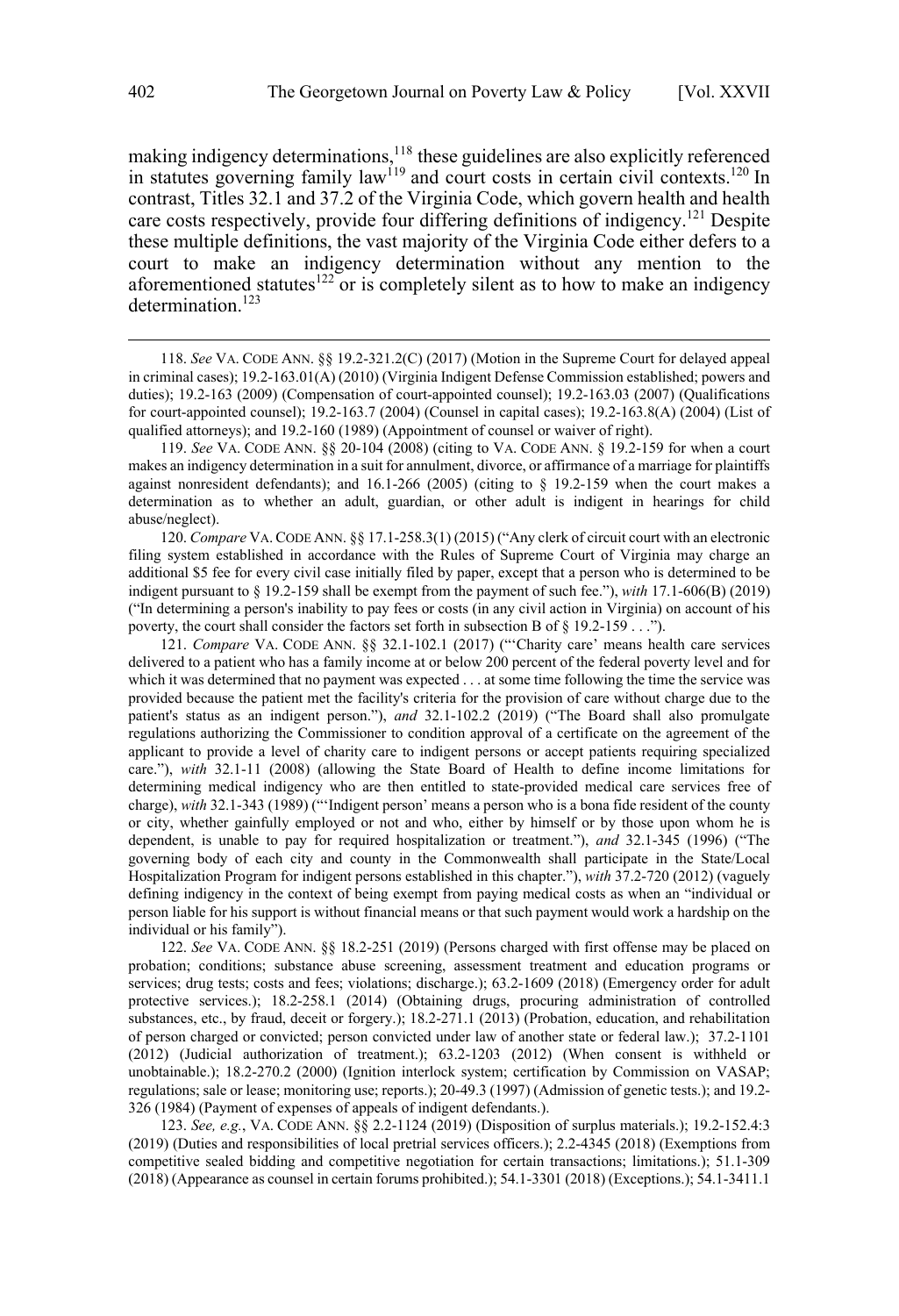Specifically, the Virginia Code merely states that a person who "on account of his poverty is unable to pay fees or costs may be allowed by a court to sue or defend a suit therein, without paying fees or costs . . . and . . . all needful services and process, without any fees . . .<sup>"124</sup> These provisions, taken in their literal terms, not only protect impoverished individuals and their right to a jury trial, but also vest the court with broad discretion to permit a case to proceed without fees or costs and with all "needful process" on the basis of a party's poverty:

When the language of a statute is unambiguous, we are bound by the plain meaning of that language. Furthermore, we must give effect to the legislature's intention as expressed by the language used unless a literal interpretation of the language would result in a manifest absurdity. If a statute is subject to more than one interpretation, we must apply the interpretation that will carry out the legislative intent behind the statute.<sup>125</sup>

The addition of the exception for indigency in the statute's legislative history speaks volumes about the legislature's intent to safeguard the Circuit Court appeal for the less-financially able among us. Moreover, the absence of a statement in the Virginia Code that mandates a showing of "good cause" or a determination "after hearing" is instructive. It shows that the legislature intended that the exception to the bond requirement be applied liberally and flexibly in favor of impoverished and indigent parties and in a manner consistent with Virginia's constitutional right to a jury trial. $126$ 

124. VA. CODE ANN. § 17.1-606(A) (2019).

 $\overline{a}$ 

125. Kozmina v. Commonwealth, 706 S.E.2d 860, 862 (Va. 2011); *see also* Harvey v. Hoffman, 62 S.E. 371, 372 (Va. 1908) (where a statute is open to more than one construction, "it should be given that construction which will prevent absurdity, *hardship*, or *injustice.*") (emphasis added).

<sup>(2018) (</sup>Prohibition on returns, exchanges, or re-dispensing of drugs; exceptions.); 54.1-2712 (2017) (Permissible practices.); 54.1-106 (2017) (Health care professionals rendering services to patients of certain clinics and administrators of such services exempt from liability.); 19.2-321.1 (2017) (Motion in the Court of Appeals for delayed appeal in criminal cases.); 23.1-1006 (2016) (Management agreement; contents and scope.) 23.1-2309 (2016) (Operations of Medical Center.); 23.1-2401 (2016) (Authority established; powers, purposes, and duties.); 23.1-2412 (2016) (Transfer of existing hospital facilities.); 23.1-2213 (2016) (Medical center management; capital projects; leases of property; procurement.); 23.1-2212 (2016) (Operations of Medical Center.); 23.1-2405 (2016) (Additional powers of the Authority; operation of projects.); 8.01-676.1 (2016) (Security for appeal.); 2.2-1120 (2015) (Direct purchases by using agencies and certain charitable corporations and private nonprofit institutions of higher education.); 19.2-264.3:1.3 (2010) (Expert assistance for indigent defendants in capital cases.); 19.2-163.01:1 (2010) (Supplementing compensation of public defender.); 19.2-183 (2010) (Examination of witnesses; assistance of counsel; evidentiary matters and remedies; power to adjourn case.);17.1-278 (2008) (Additional fees in certain courts; use by Virginia State Bar.); 19.2-163.3 (2007) (Duties of public defenders.); 19.2-163.4:1 (2004) (Repayment of representation costs by convicted persons ); 19.2-401 (2003) (Cross appeal; when allowed; time for filing.); 17.1-607 (1998) (Security for costs upon suit by nonresident.); 53.1-40 (1997) (Appointment of counsel for indigent prisoners.); 32.1-344 (1989) (State/Local Hospitalization Program.); 32.1-348 (1989) (Applicability of chapter.); 32.1-64 (1979) (Duty of Board to provide for treatment.); 8.01- 654.1 (1989) (Limitation on consideration of petition filed by prisoner sentenced to death.); and 32.1-327 (1984) (Claim against indigent's estate for payments made.).

<sup>126.</sup> A quick search of the Virginia Law Legislative Information System website for "good cause" produces over four hundred results in the Virginia Code, yet the legislature did not include a similar phrase related to an indigency determination to waive the appeal bond. *See* VA. LAW LEGIS. INFO. SYS., [https://law.lis.virginia.gov/search\\_cov.html?query=%22good%20cause%22](https://law.lis.virginia.gov/search_cov.html?query=%22good%20cause%22) (last visited Apr. 7, 2020).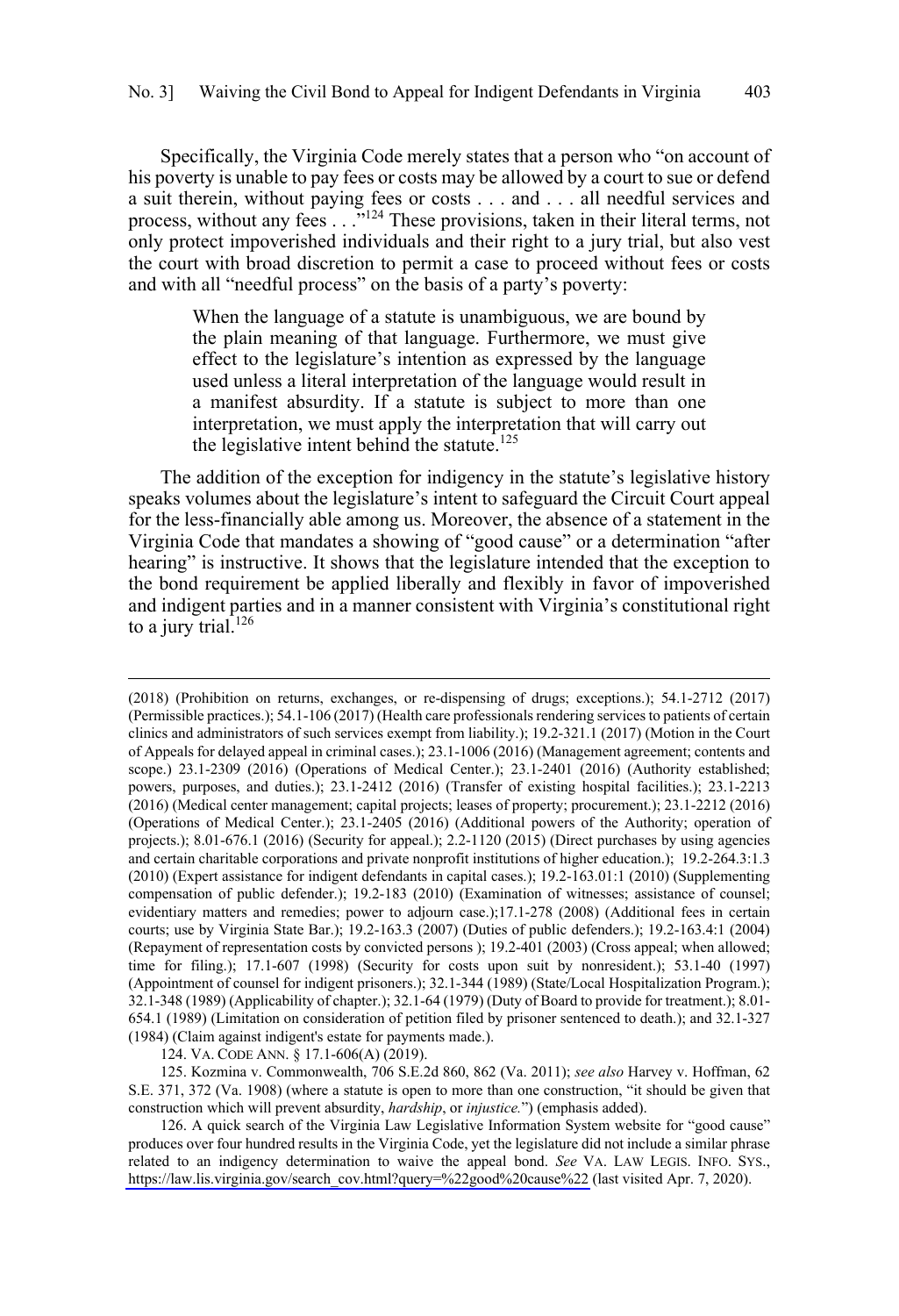<span id="page-15-0"></span>A review of the court rules offers no additional enlightenment on the issue. Although the Circuit Court has established a form, CC-1414, for the use of parties who wish to move the court for an order waiving fees and costs, $127$  the General District Court has no such form, and the General District Court's website links back to the Circuit Court's form for use for this purpose.<sup>128</sup> However, there is not an established form, nor does it appear that there is a clear procedure for determining the indigent status of a party for purposes of waiving the *bond* requirement in civil cases appealed to the Circuit Court, as fees and costs are not bonds (bonds are recoverable from the Clerk whereas fees and costs are not). Rather, it appears that such a determination has been left in the sound discretion of the court, as is common in situations where the statutes are silent on procedure.<sup>129</sup>

In fact, the closest statutory directive pertains to waiver of fees and costs in civil cases, as opposed to bonds. Section 17.1-606 of the Virginia Code notes that "Courts of Record" should look to the procedure set out in Section 19.2-159(B) in making its determination as to whether a party qualifies for a waiver of fees and costs in a given civil case.<sup>130</sup> Again, this only relates to fees and costs, but even so, Section 19.2-159(B) states only the factors the Court should take into consideration to determine eligibility.<sup>131</sup> It does not provide any guidance as to timing or means by which a party is required to raise the issue of indigency. In the criminal context, the lack of guidance regarding timing is less of an issue because there is a built-in opportunity at the arraignment hearing. Since there is a procedure for defendants to have an arraignment hearing, the courts will often make any necessary indigency determination at that hearing, but there is no equivalent civil hearing after a judgment has been entered and before the appeal deadlines for an indigency determination for a civil defendant seeking to appeal.

Finally, as mentioned in the initial hypothetical, what happens if the indigent defendant is able to scrape together enough money for the appeal fee and writ tax (the previously discussed fees and costs), but not the bond? Then, arguably Section 17.1-606 does not even apply, and there is no need to complete CC-1414 as it also only applies to fees and costs as stated in the title of the form itself, "Petition for Proceeding in Civil Case Without Payment of Fees or Costs."<sup>132</sup>

### V. CURRENT BEST PRACTICE FOR LITIGATORS: FILING A POST-JUDGMENT "MOTION TO DETERMINE INDIGENCY" IN GENERAL DISTRICT COURT

As the Virginia Code is currently written, the best practice for litigators would be to file a post-judgment motion in General District Court and ask the Court to

Form CC-1414, *Petition for Proceeding in Civil Case Without Payment of Fees Or Costs*, VA.'S 127. JUD. SYS., [http://www.courts.state.va.us/forms/circuit/cc1414.pdf \(](http://www.courts.state.va.us/forms/circuit/cc1414.pdf)last visited Apr. 7, 2020).

<sup>128.</sup> General District Court Forms, VA.'s JUD. SYS.,

<http://www.courts.state.va.us/forms/district/home.html>(last visited Apr. 7, 2020).

<sup>129 .</sup> *See*, *e.g.*, Chappell v. Perkins, 587 S.E.2d 584 (Va. 2003) (approving the trial court's discretionary determination of the party who bears the burden of proof in an elective share case where the statute was silent on the issue of proof); *cf*. City of Newport News v. Warwick Cty., 61 S.E.2d 871, 874 (Va. 1950) (noting a statute "fully set forth the procedure for settling disputed boundary lines" requiring the court to approve recordation of a plat made in conformity with the statutory procedure).

<sup>130.</sup> VA. CODE ANN. § 17.1-606(B).

<sup>131.</sup> VA. CODE ANN. § 19.2-159(B).

<sup>132.</sup> *See General District Court Forms*, *supra* note 128.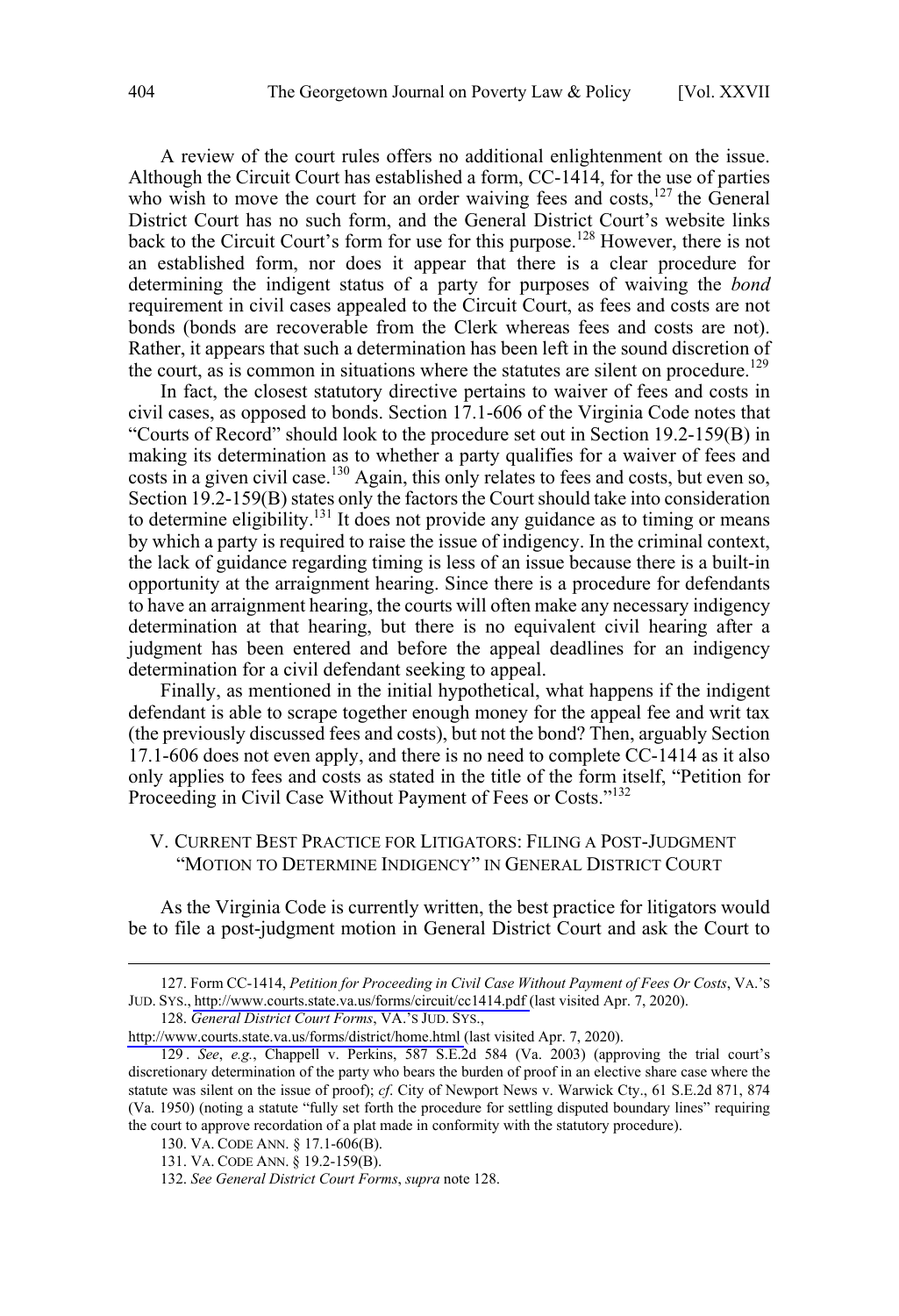make an indigency determination and to correspondingly waive the bond if the Court determines that the defendant is indigent. However, if the notice of appeal has already been filed and the fees and costs paid or the case was transferred to the Circuit Court without the bond payment, the only option will be to file a motion in the Circuit Court seeking an indigency determination, as the General District Court may no longer have jurisdiction.<sup>133</sup> However, filing such a motion in the Circuit Court could prove problematic if the court takes the position that it has no jurisdiction if the bond was not paid and therefore the appeal was not perfected. As discussed above, the bond is not a requirement for all appealing defendants, so the Circuit Court should be able to make this determination or remand the case to General District Court pursuant to Section 16.1-109(B) of the Virginia Code, but not all courts or judges will permit this. Because of this inconsistency in judicial practice, the best practice for litigators is to file the motion in General District Court if possible.<sup>134</sup>

There are only two Circuit Court cases that reference a request for waiver of a bond on grounds of indigency. First, is the previously discussed matter of *Elyazidi v. Barr.*<sup>135</sup> The Court noted that the defendant had made an indigency request after filing her notice of appeal to the Circuit Court, but that her request was declined on the basis that she did not qualify as indigent.<sup>136</sup> There was no discussion as to the timing of the defendant's request, when the motion was actually heard by the court, or the procedure used to make the determination.<sup>137</sup>

Second, in *Wallin v. Buzzell*, the Circuit Court acknowledged that there was no form or process to which a *pro se* litigant could refer to for a determination of indigency for appeal bond purposes.<sup>138</sup> In fact, the *Wallin* Court noted: "[T]he timely filing of an appeal bond is jurisdictional, such requirement . . . is obviated entirely under § 16.1-107 if the appellants are indigent."<sup>139</sup> Thus, although a

134. The Code section states:

When a bond or other security is required by law to be posted or given in connection with an appeal or removal from a district court, and there is either (i) a defect in such bond or other security as a result of an error of the district court, or (ii) the district court erroneously failed to require the bond or other security, and the defect or failure is discovered prior to sending the case to the circuit court, the district court shall order that the appellant or applicant for removal cure such defect or failure within a period not longer than the initial period of time for posting the bond or giving the security. If the error or failure is discovered after the case has been sent to the circuit court, the circuit court shall return the case to the district court for the district court to order the appellant or applicant for removal to cure the defect or post the required bond or give the required security within a period of time not longer than the initial period of time for posting the bond or giving the security for removal. Failure to comply with such order shall result in the disallowance of the appeal or denial of the application for removal.

VA. CODE ANN. §16.1-109(B) (2007).

137. *Id.* 

139. *Id.* at 433.

<sup>133.</sup> Incidentally, for the first time since it was passed in 1956, enough cases were transferred from General District Court to Circuit Court without the bond paid and an indigency waiver obtained that 16.1- 109 was amended in 2007 to allow the Circuit Court to remand the case back to the General District Court if the bond had not been paid. *See* H. 2073, 2007 Gen. Assemb., Reg. Sess. (Va. 2020).

<sup>135. 91</sup> Va. Cir. 89 (2015).

<sup>136.</sup> *Id.* at 89.

<sup>138.</sup> Wallin v. Buzzell, 96 Va. Cir. 430 (2010).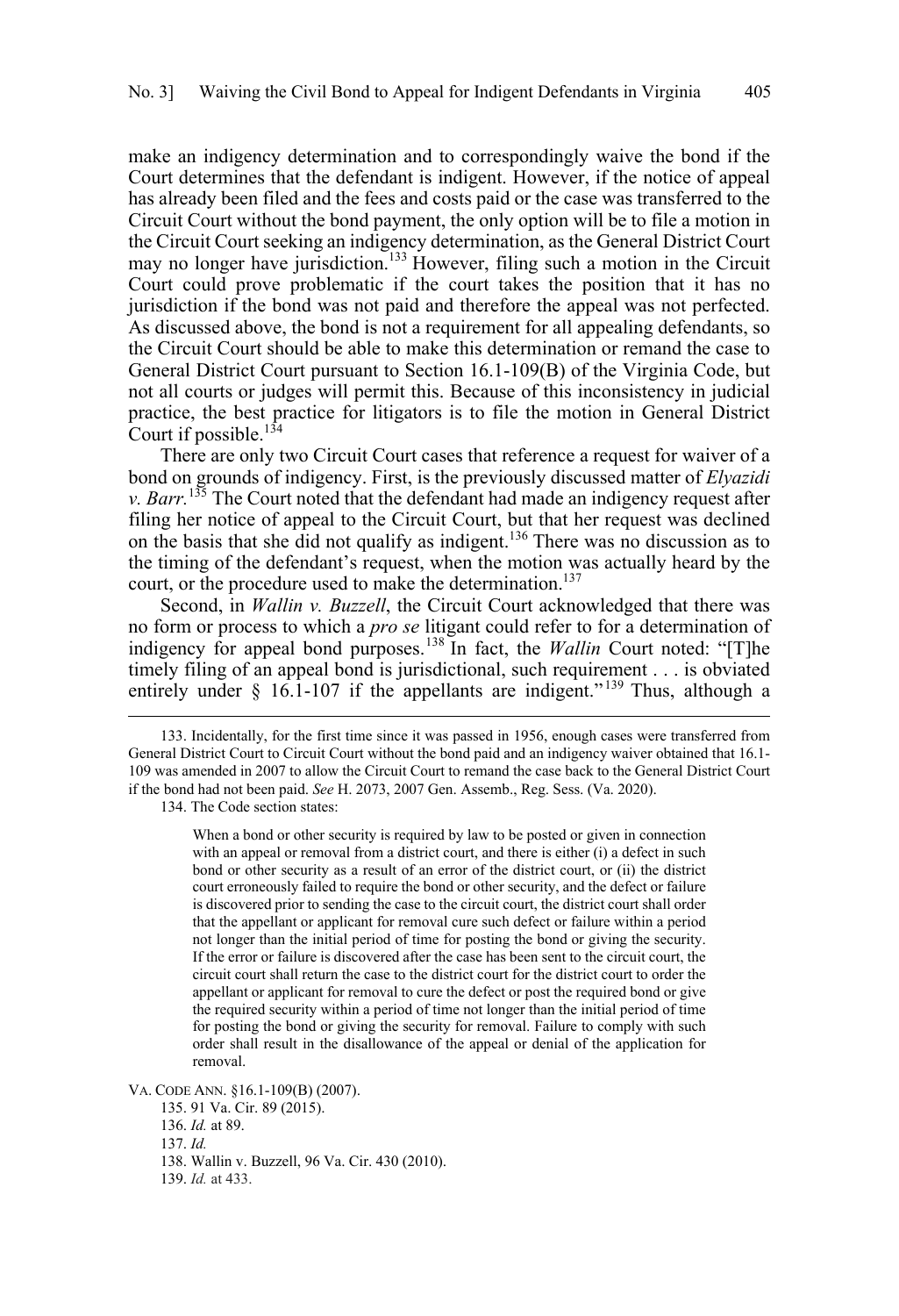hearing on an indigency application may be heard after the time to post a bond had expired, "[i]t follows by necessity under the language of the statute that should the [defendants] be found to be indigent . . . they shall not be required to post an appeal bond."140 As a consequence, the *Wallin* Court determined that the Circuit Court was the proper venue to determine the defendants' indigency.<sup>141</sup>

Therefore, as noted above, the most reasonable interpretation of the exception is to allow for a flexible standard that permits case-by-case evaluation. Flexibility in application is neither too vague nor unreasonable where the circumstances may differ from case-to-case. For example, in *Southern Railway Co. v. Commonwealth*, the Supreme Court of Virginia heard a challenge by the defendant rail company against Virginia Code Section 56-449, which provided that a rail company is obliged to keep its right of way clear of weeds, grass, and decayed timber.<sup>142</sup> The purpose of the requirement was to prevent sparks from passing trains igniting brush by the tracks and causing wildfires.<sup>143</sup> Southern Railway claimed that the statute was impermissibly vague because it did not provide a standard or radius of clearance for the company to follow, nor did it provide a specific date or range of dates for the clearance to occur.<sup>144</sup> The *Southern Railway Co.* Court upheld the statute, reasoning that it would have been impractical or well-nigh impossible for the legislature to specify the exact area to be cleared in every circumstance. By requiring that only such area be cleared as is necessary to abate the danger of spreading fire, the legislature provided a flexible, rather than vague standard designed to meet the exigencies of each situation.<sup>145</sup> In so doing, the legislature has equated the interests of the public and of the railroad companies and substantially related its action to the public safety.<sup>146</sup>

Similar reasoning could be applied by the Circuit Court when considering a motion to determine indigency. In enacting Section 16.1-107, and including the indigency exception, the legislature provided a mandate to the courts to ensure the access of the less-financially able to a jury trial in the Circuit Court. However, realizing that it would be impossible, or at a minimum, highly impractical to attempt to establish a flat timeline of when a determination of indigency must be made in every case, the General Assembly instead allowed for a flexible application of the exception to permit a party who is indigent or becomes indigent to avail himself or herself to the exception as the need to do so becomes apparent.

Because the need for an indigency determination may not arise until judgment is rendered in the General District Court, the simplest and most reasonable means to address the question would be for the Circuit Court to hear a defendant's indigency motion and permit the submission of evidence on the issue of indigency if the court so requires.

Next time you are approached by an indigent defendant seeking an appeal to Circuit Court, the inability of the defendant to pay the appeal bond will hopefully be the least of the worries for you and your new client.

<sup>140.</sup>  *Id.*

<sup>141.</sup> *Id.* at 434.

<sup>142.</sup> S. Ry. Co. v. Commonwealth, 135 S.E.2d 160 (Va. 1964).

<sup>143.</sup> *Id.*

<sup>144.</sup> *Id*. at 163.

<sup>145.</sup> *Id.* at 166.

<sup>146.</sup> *Id*. at 166.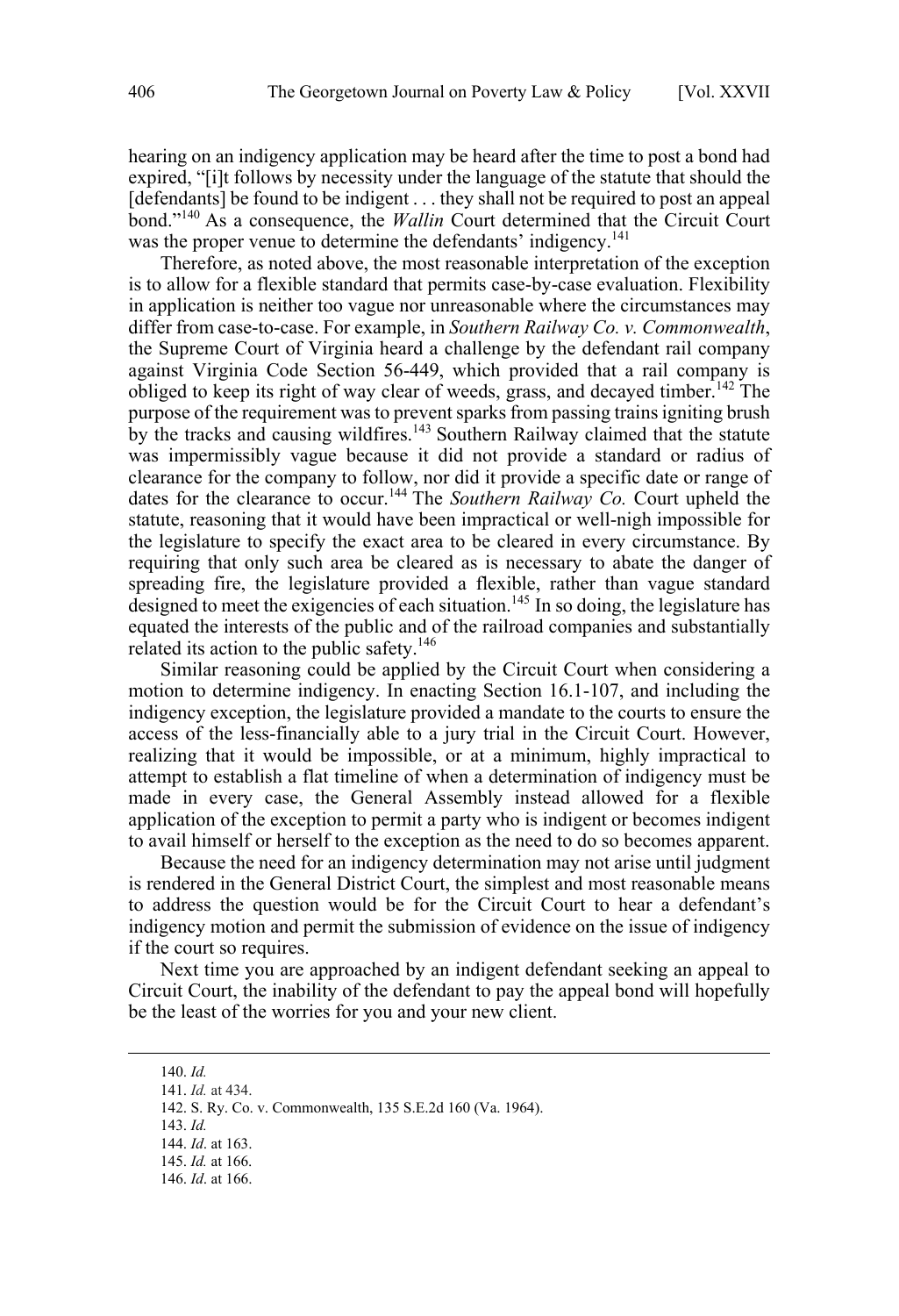## <span id="page-18-0"></span>VI. ADDING NINE WORDS TO SECTION 16.1-107(B) WOULD ALLEVIATE THIS ISSUE FOR INDIGENT DEFENDANTS

To provide the most protection as possible to the indigent defendant, the Virginia General Assembly should amend Section 16.1-107 to make it clear that an indigency determination could be made at any time.<sup>147</sup>

In fact, the General Assembly need only add nine words to the current language of Section 16.1-107(B) by adding the emphasized text to the current statute:

In all civil cases, except trespass, ejectment, unlawful detainer against a former owner based upon a foreclosure against that owner, or any action involving the recovering rents, no indigent person, **as determined by any trial court at any time**, shall be required to post an appeal bond. In cases of unlawful detainer against a former owner based upon a foreclosure against that owner, a person who has been determined to be indigent pursuant to the guidelines set forth in § 19.2-159 shall post an appeal bond within 30 days from the date of judgment. $148$ 

By adding these nine words to Section 16.1-107(B), the General Assembly would provide much needed clarity to the statute by allowing an indigent defendant to obtain the indigency determination from the General District Court or the Circuit Court. As such, an indigent defendant could still file a motion with the General District Court to get the indigency determination post-trial, $149$  but this language would also allow an indigent defendant to request an indigency determination from the Circuit Court, which would have been a game-changer for the *Yilma* case, because the Court could have made the indigency determination in Circuit Court, waived the bond requirement, and allowed the case to be heard on its merits.<sup>150</sup>

Although Virginia has a roller coaster history of helping and hampering indigents over many centuries, <sup>151</sup> the current statutes passed by the General Assembly that refer to indigents are arguably exclusively for the benefit of indigents in the Commonwealth.<sup>152</sup> As such, providing clarification about where and when a defendant is able to get an indigency determination from the Virginia trial courts is consistent with the intent and objective of the statute—allowing indigents in the Commonwealth of Virginia to obtain their constitutional right to a

<sup>147.</sup>  While plaintiffs may balk at such a protection, it seems unlikely that a wealthy defendant or business entity would attempt to be ruled indigent, and even if that were the case, the plaintiff would likely be able to collect from such a wealthy defendant and business entities could be excluded if there is real concern that a business could be indigent (Technically, it cannot, as indigency is an individual protection.). But even if a particular defendant finds a way to "game the system," and get an improper indigency determination, like any improper ruling, it would be subject to appeal. Ultimately, the protection for the indigent defendant seeking an appeal is simply more important.

<sup>148.</sup> VA. CODE ANN. § 16.1-107(B) (The nine emphasized words in bold are the proposed changes the General Assembly could make to alleviate this issue.).

<sup>149.</sup> *See supra* Section V.

<sup>150.</sup> *See supra* Section I.

<sup>151.</sup> *See supra* Section II.

<sup>152.</sup> *See supra* Section III.